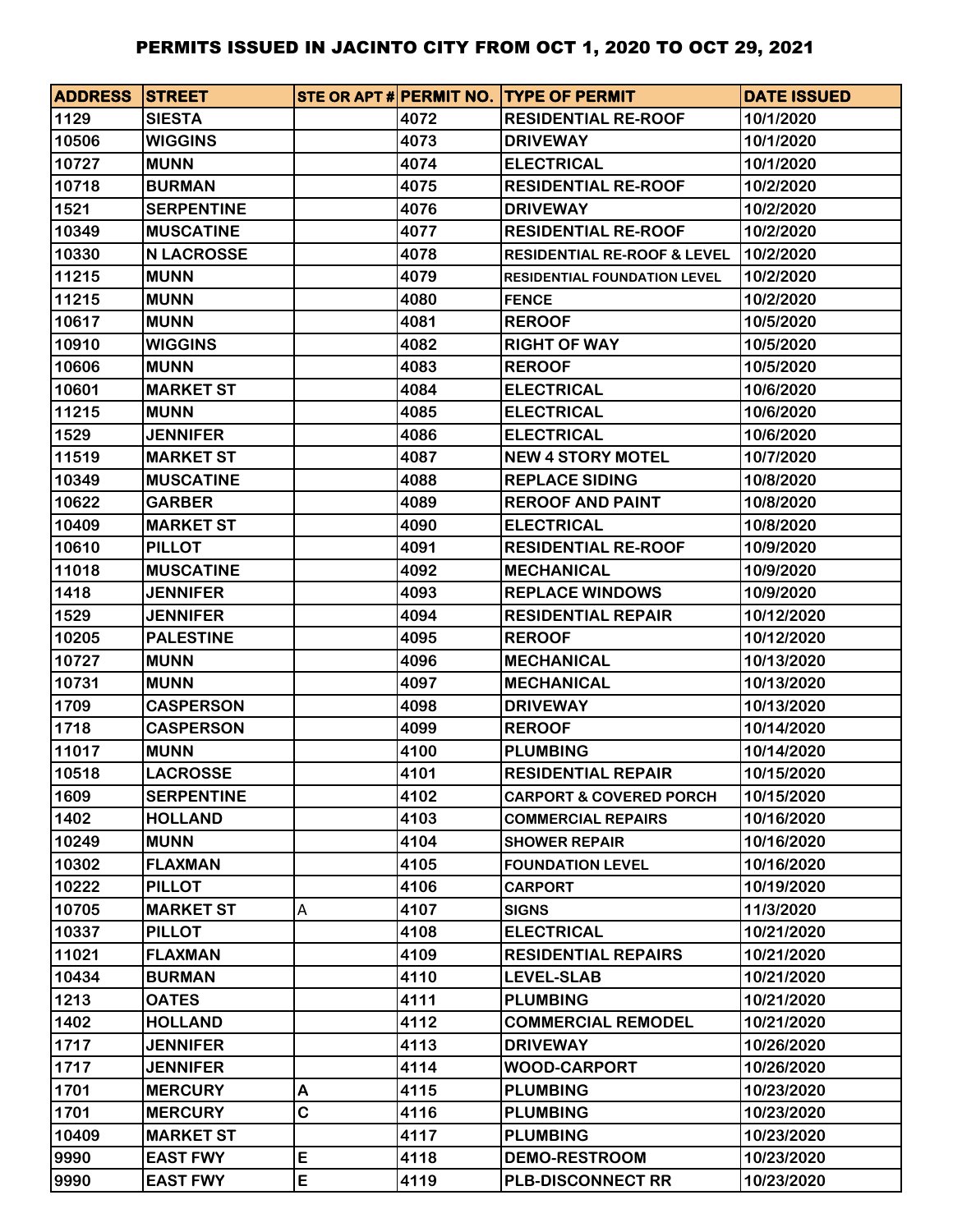| 11519 | <b>MARKET ST</b> | A   | 4120 | <b>PLUMBING</b>                        | 10/26/2020 |
|-------|------------------|-----|------|----------------------------------------|------------|
| 10314 | <b>EAST FWY</b>  |     | 4121 | <b>SIGN</b>                            | 11/2/2020  |
| 10206 | <b>PALESTINE</b> |     | 4122 | <b>PLUMBING</b>                        | 10/27/2020 |
| 10206 | <b>PALESTINE</b> |     | 4123 | <b>RESIDENTIAL RE-ROOF</b>             | 10/27/2020 |
| 931   | <b>MERCURY</b>   | A   | 4124 | <b>ELECTRICAL</b>                      | 10/30/2020 |
| 931   | <b>MERCURY</b>   | B   | 4125 | <b>ELECTRICAL</b>                      | 10/30/2020 |
| 11021 | <b>BURMAN</b>    |     | 4126 | <b>FENCE</b>                           | 10/30/2020 |
| 10434 | <b>MUSCATINE</b> |     | 4127 | <b>GRADE/FILL DIRT</b>                 | 10/30/2020 |
| 1628  | <b>CHAZEN</b>    |     | 4128 | <b>FENCE</b>                           | 10/30/2020 |
| 11025 | <b>MUSCATINE</b> |     | 4129 | <b>RESIDENTIAL REPAIR &amp; LEVEL</b>  | 10/30/2020 |
| 10522 | <b>CHADWICK</b>  |     | 4130 | <b>MECHANICAL</b>                      | 10/30/2020 |
| 10249 | <b>MUNN</b>      |     | 4131 | <b>PLUMBING</b>                        | 11/2/2020  |
| 931   | <b>MERCURY</b>   | A   | 4132 | <b>PLUMBING</b>                        | 11/2/2020  |
| 10206 | <b>PALESTINE</b> |     | 4133 | <b>RESIDENTIAL - REMODEL</b>           | 11/2/2020  |
| 10138 | <b>BURMAN</b>    |     | 4134 | <b>WOOD BACK PATIO</b>                 | 11/2/2020  |
| 10206 | <b>PALESTINE</b> |     | 4135 | <b>ELECTRICAL</b>                      | 11/2/2020  |
| 10434 | <b>BURMAN</b>    |     | 4136 | <b>RESIDENTIAL - REMODEL</b>           | 11/3/2020  |
| 10901 | <b>MARKET ST</b> |     | 4137 | <b>ELECTRICAL</b>                      | 11/3/2020  |
| 1402  | <b>HOLLAND</b>   |     | 4138 | <b>MECHANICAL</b>                      | 11/3/2020  |
| 11519 | <b>MARKET ST</b> |     | 4139 | <b>ELECTRICAL</b>                      | 11/4/2020  |
| 10101 | <b>MUNN</b>      |     | 4140 | <b>PLUMBING</b>                        | 11/4/2020  |
| 10804 | <b>PALESTINE</b> | 1/2 | 4141 | <b>PLUMBING</b>                        | 11/4/2020  |
| 10417 | N OSWEGO         |     | 4142 | <b>FRONT PORCH &amp; PORTE-COCHERE</b> | 11/4/2020  |
| 1237  | <b>SIESTA</b>    |     | 4143 | <b>CARPORT-WOODEN &amp; FRONT META</b> | 11/5/2020  |
| 10714 | <b>PILLOT</b>    |     | 4144 | <b>NEW RESIDENTIAL - BUILDING</b>      | 11/5/2020  |
| 10314 | <b>PALESTINE</b> |     | 4145 | <b>MECHANICAL</b>                      | 11/5/2020  |
| 11513 | <b>LANE</b>      |     | 4146 | <b>ELECTRICAL</b>                      | 11/5/2020  |
| 10613 | <b>OSWEGO</b>    |     | 4147 | <b>DEMOLITION</b>                      | 11/5/2020  |
| 10601 | <b>MARKET</b>    |     | 4148 | <b>ELECTRICAL</b>                      | 11/6/2020  |
| 10517 | <b>MUSCATINE</b> |     | 4149 | <b>RESIDENTIAL REPAIRS &amp; RE-RO</b> | 11/6/2020  |
| 10302 | <b>MUNN</b>      |     | 4150 | <b>DRIVEWAY</b>                        | 11/6/2020  |
| 1405  | <b>BELIN</b>     |     | 4151 | <b>PLUMBING</b>                        | 11/6/2020  |
| 10241 | <b>FLAXMAN</b>   |     | 4152 | <b>CHAINLINK FENCE-GATE</b>            | 11/6/2020  |
| 11025 | <b>MUSCATINE</b> |     | 4153 | <b>SIDING AND FLOORING</b>             | 11/9/2020  |
| 10810 | <b>MUNN</b>      |     | 4154 | <b>GRADE/FILL DIRT</b>                 | 11/9/2020  |
| 10818 | <b>MUNN</b>      |     | 4155 | <b>GRADE/FILL DIRT</b>                 | 11/9/2020  |
| 10629 | <b>WIGGINS</b>   |     | 4156 | <b>FENCE</b>                           | 11/9/2020  |
| 10611 | <b>PALESTINE</b> |     | 4157 | <b>COMMERCIAL REMODEL</b>              | 11/9/2020  |
| 1522  | <b>CHESTON</b>   |     | 4158 | <b>REPLACE SIDING</b>                  | 11/9/2020  |
| 10910 | <b>WIGGINS</b>   |     | 4159 | <b>PLUMBING</b>                        | 11/9/2020  |
| 9990  | <b>EAST FWY</b>  | E   | 4173 | FIRE PROTECTION(1 SPRINKLER            | 11/9/2020  |
| 10521 | <b>PILLOT</b>    |     | 4174 | <b>FENCE</b>                           | 11/10/2020 |
| 10714 | <b>PILLOT</b>    |     | 4175 | <b>WATER &amp; SEWER DISCONNECT</b>    | 11/10/2020 |
| 1210  | <b>DACUS</b>     |     | 4187 | <b>REPLACE SIDING</b>                  | 11/10/2020 |
| 1521  | <b>JENNIFER</b>  |     | 4188 | <b>RESIDENTIAL RE-ROOF</b>             | 11/10/2020 |
| 11020 | <b>BURMAN</b>    |     | 4191 | <b>PLUMBING</b>                        | 11/11/2020 |
| 1717  | <b>JENNIFER</b>  |     | 4224 | <b>ELECTRICAL</b>                      | 11/12/2020 |
| 10325 | N OSWEGO         |     | 4228 | <b>PLUMBING</b>                        | 11/12/2020 |
| 10326 | <b>WIGGINS</b>   |     | 4239 | <b>ELECTRICAL</b>                      | 11/12/2020 |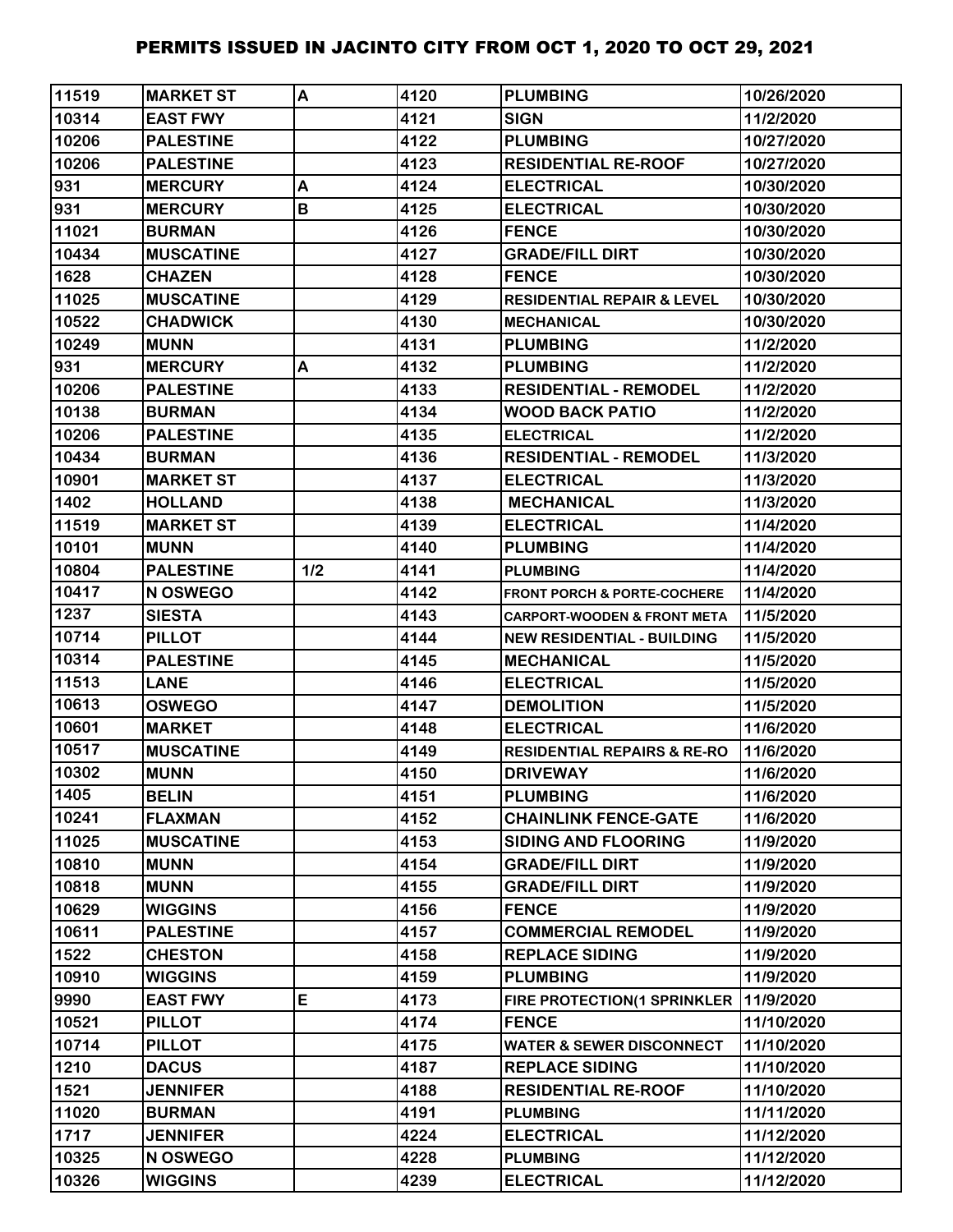| 10714 | <b>PILLOT</b>    |   | 4246  | <b>DEMOLITION</b>                    | 11/13/2020 |
|-------|------------------|---|-------|--------------------------------------|------------|
| 10137 | <b>MUNN</b>      |   | 10001 | <b>ELECTRICAL</b>                    | 11/16/2020 |
| 10129 | <b>WIGGINS</b>   |   | 10002 | <b>FENCE</b>                         | 11/17/2020 |
| 10726 | <b>PILLOT</b>    |   | 10003 | <b>PLUMBING</b>                      | 11/17/2020 |
| 1622  | <b>CHESTON</b>   |   | 10004 | <b>PLUMBING</b>                      | 11/16/2020 |
| 10433 | <b>MUNN</b>      |   | 10005 | <b>RESIDENTIAL REPAIRS</b>           | 11/17/2020 |
| 10827 | <b>MUNN</b>      |   | 10006 | <b>ACCESSORY BUILDING-SHED</b>       | 11/17/2020 |
| 10229 | <b>CHADWICK</b>  |   | 10007 | <b>WOOD FENCE</b>                    | 11/17/2020 |
| 10934 | <b>LACROSSE</b>  |   | 10008 | <b>PLUMBING</b>                      | 11/17/2020 |
| 1211  | <b>MERCURY</b>   |   | 10009 | <b>FENCE AND BOLLARDS</b>            | 11/17/2020 |
| 1706  | <b>BELIN</b>     |   | 10010 | <b>CARPORT-WOOD</b>                  | 11/17/2020 |
| 10417 | N OSWEGO         |   | 10011 | <b>RESIDENTIAL RE-ROOF</b>           | 11/18/2020 |
| 10726 | <b>PILLOT</b>    |   | 10012 | <b>PLUMBING</b>                      | 11/18/2020 |
| 11215 | <b>MUNN</b>      |   | 10013 | <b>PLUMBING</b>                      | 11/18/2020 |
| 10942 | <b>VERANO</b>    |   | 10014 | <b>RESIDENTIAL REPAIRS</b>           | 11/18/2020 |
| 10434 | <b>MUSCATINE</b> |   | 10015 | <b>DRIVEWAY</b>                      | 11/19/2020 |
| 10610 | <b>CHADWICK</b>  |   | 10016 | LEVEL BLK & BASE FOUNDATI 11/19/2020 |            |
| 11110 | <b>MUSCATINE</b> |   | 10017 | <b>ACCESSORY BUILDING</b>            | 11/19/2020 |
| 10714 | <b>PILLOT</b>    |   | 10018 | <b>PLUMBING</b>                      | 11/19/2020 |
| 10410 | <b>NORVIC</b>    |   | 10019 | SOLAR PANEL INSTALLATION   1/20/2021 |            |
| 10410 | <b>NORVIC</b>    |   | 10020 | <b>ELECTRICAL</b>                    | 1/20/2021  |
| 11515 | <b>MARKET ST</b> |   | 10021 | <b>ELECTRICAL</b>                    | 11/20/2020 |
| 10206 | <b>MUNN</b>      |   | 10022 | <b>LEVEL</b>                         | 11/20/2020 |
| 1611  | <b>JENNIFER</b>  |   | 10023 | <b>WOOD FENCE</b>                    | 11/20/2020 |
| 1511  | <b>KERBEY</b>    |   | 10024 | <b>REPLACE SIDING</b>                | 11/23/2020 |
| 10213 | <b>NORVIC</b>    |   | 10025 | <b>ELECTRICAL</b>                    | 11/23/2020 |
| 10434 | <b>MUSCATINE</b> |   | 10026 | 2 GATES                              | 11/23/2020 |
| 10122 | <b>FAIRFAX</b>   |   | 10027 | <b>ELECTRICAL</b>                    | 11/23/2020 |
| 1418  | <b>HOLLAND</b>   |   | 10028 | <b>GRADE/FILL DIRT</b>               | 11/23/2020 |
| 1702  | <b>BELIN</b>     |   | 10029 | <b>REPLACE SIDING</b>                | 11/23/2020 |
| 1422  | <b>JENNIFER</b>  |   | 10030 | <b>RESIDENTIAL RE-ROOF</b>           | 11/24/2020 |
| 10510 | <b>BURMAN</b>    |   | 10031 | <b>PLUMBING</b>                      | 11/24/2020 |
| 1421  | <b>JENNIFER</b>  |   | 10032 | <b>RESIDENTIAL REPAIRS</b>           | 11/24/2020 |
| 1702  | <b>CHAZEN</b>    |   | 10033 | <b>FENCE</b>                         | 11/25/2020 |
| 10125 | <b>NORVIC</b>    |   | 10034 | <b>RESIDENTIAL REPAIRS</b>           | 11/25/2020 |
| 10810 | <b>LANE</b>      | 5 | 10035 | <b>PLUMBING</b>                      | 11/30/2020 |
| 1434  | <b>BELIN</b>     |   | 10036 | <b>DRIVEWAY</b>                      | 11/30/2020 |
| 11012 | <b>BURMAN</b>    |   | 10037 | <b>GRADE/FILL DIRT</b>               | 11/30/2020 |
| 10129 | <b>PILLOT</b>    |   | 10038 | <b>RESIDENTIAL RE-ROOF</b>           | 12/1/2020  |
| 10333 | <b>LANE</b>      |   | 10039 | <b>PLUMBING</b>                      | 12/2/2020  |
| 11617 | <b>LORD</b>      |   | 10040 | <b>ELECTRICAL</b>                    | 12/2/2020  |
| 11407 | <b>MUNN</b>      |   | 10041 | <b>RESIDENTIAL ADDITION</b>          | 12/3/2020  |
| 11407 | <b>MUNN</b>      |   | 10042 | PARTIAL DEMOLITION                   | 12/3/2020  |
| 10421 | <b>NORVIC</b>    |   | 10043 | <b>RESIDENTIAL RE-ROOF</b>           | 12/3/2020  |
| 11602 | <b>OGLESBY</b>   |   | 10044 | <b>CARPORT</b>                       | 12/3/2020  |
| 10402 | <b>MUSCATINE</b> |   | 10045 | <b>RESIDENTIAL RE-ROOF</b>           | 12/7/2020  |
| 10617 | <b>MUSCATINE</b> |   | 10046 | <b>RESIDENTIAL REPAIRS</b>           | 12/7/2020  |
| 931   | <b>MERCURY</b>   |   | 10047 | <b>COMMERCIAL REMODEL</b>            | 12/7/2020  |
| 11025 | <b>BURMAN</b>    |   | 10048 | <b>FENCE</b>                         | 12/7/2020  |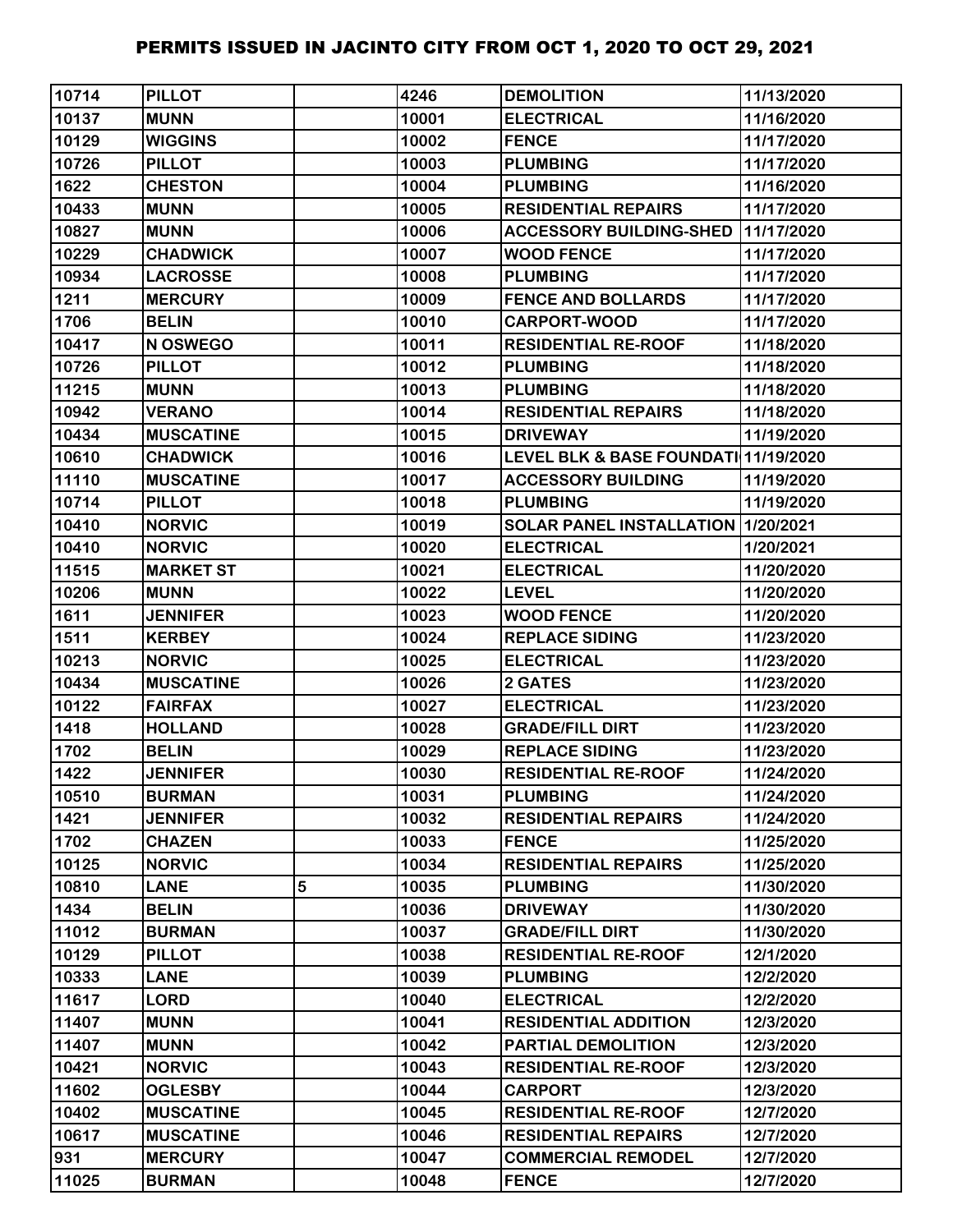| 10630 | <b>FLAXMAN</b>   | 10049 | <b>PLUMBING</b>                          | 12/8/2020  |
|-------|------------------|-------|------------------------------------------|------------|
| 1409  | <b>JENNIFER</b>  | 10050 | <b>PLUMBING</b>                          | 12/8/2020  |
| 10433 | <b>MUNN</b>      | 10051 | <b>PLUMBING</b>                          | 12/9/2020  |
| 10502 | <b>FLAXMAN</b>   | 10052 | <b>ELECTRICAL</b>                        | 12/10/2020 |
| 11301 | <b>MARKET</b>    | 10053 | <b>ELECTRICAL</b>                        | 12/14/2020 |
| 10910 | <b>WIGGINS</b>   | 10054 | <b>ELECTRICAL</b>                        | 12/14/2020 |
| 10730 | <b>NORVIC</b>    | 10055 | <b>RESIDENTIAL RE-ROOF</b>               | 12/14/2020 |
| 11025 | <b>BURMAN</b>    | 10056 | <b>FENCE</b>                             | 12/14/2020 |
| 10326 | <b>WIGGINS</b>   | 10057 | <b>PLUMBING</b>                          | 12/14/2020 |
| 10714 | <b>PILLOT</b>    | 10058 | <b>MECHANICAL</b>                        | 12/15/2020 |
| 1706  | <b>BELIN</b>     | 10059 | <b>DRIVEWAY</b>                          | 12/15/2020 |
| 10524 | <b>MUSCATINE</b> | 10060 | <b>RESIDENTIAL REPAIRS</b>               | 12/15/2020 |
| 10731 | <b>MUNN</b>      | 10061 | <b>ELECTRICAL</b>                        | 12/15/2020 |
| 10714 | <b>PILLOT</b>    | 10062 | <b>ELECTRICAL</b>                        | 12/16/2020 |
| 10714 | <b>PILLOT</b>    | 10063 | <b>MECHANICAL</b>                        | 12/16/2020 |
| 1402  | <b>HOLLAND</b>   | 10064 | <b>PLUMBING</b>                          | 12/16/2020 |
| 10433 | <b>MUNN</b>      | 10065 | <b>RES.-REM:LAUNDRY ROOM &amp; BR</b>    | 12/17/2020 |
| 10722 | <b>BURMAN</b>    | 10066 | <b>RE-ROOF</b>                           | 12/18/2020 |
| 10330 | <b>MUSCATINE</b> | 10067 | <b>CARPORT-METAL</b>                     | 12/18/2020 |
| 10209 | <b>CHADWICK</b>  | 10068 | <b>BACK PORCH</b>                        | 12/18/2020 |
| 11009 | <b>WIGGINS</b>   | 10069 | <b>LEVEL</b>                             | 12/18/2020 |
| 10525 | <b>BURMAN</b>    | 10070 | <b>DEMOLITION-SHED/GARAGE</b>            | 12/18/2020 |
| 10722 | <b>NORVIC</b>    | 10071 | RESIDENTIAL REPAIRS-GARAGE   12/18/2020  |            |
| 10614 | <b>WIGGINS</b>   | 10072 | <b>WOOD FENCE</b>                        | 12/23/2020 |
| 10913 | <b>INVIERNO</b>  | 10073 | RESIDENTIAL REPAIRS & REROO   12/28/2020 |            |
| 10126 | <b>NORVIC</b>    | 10074 | <b>DEMO &amp; NEW SHED ON BLKS</b>       | 12/28/2020 |
| 11009 | <b>LACROSSE</b>  | 10075 | RES. REPAIRS(SHEETROCK&FLOO              | 12/28/2020 |
| 10406 | <b>MUSCATINE</b> | 10076 | <b>REROOF</b>                            | 12/29/2020 |
| 10317 | <b>FAIRFAX</b>   | 10077 | <b>RES. REPAIRS(REPLACE FRONT</b>        | 12/30/2020 |
| 11022 | <b>BURMAN</b>    | 10078 | <b>RES- REMODEL (BATHROOM &amp; L</b>    | 12/31/2020 |
| 11022 | <b>BURMAN</b>    | 10079 | <b>PLUMBING</b>                          | 12/31/2020 |
| 10809 | <b>VERANO</b>    | 10080 | <b>RES REMODEL (SOLAR PANEL)</b>         | 12/31/2020 |
| 10809 | <b>VERANO</b>    | 10081 | <b>ELECTRICAL</b>                        | 12/31/2020 |
| 11519 | <b>MARKET ST</b> | 10082 | <b>DRIVEWAY</b>                          | 1/4/2021   |
| 10714 | <b>PILLOT</b>    | 10083 | PAVING (DRIVEWAY NOT TO STR              | 1/4/2021   |
| 10334 | <b>MUSCATINE</b> | 10084 | <b>FENCE REPAIR</b>                      | 1/5/2021   |
| 10302 | <b>FLAXMAN</b>   | 10085 | <b>PLUMBING</b>                          | 1/5/2021   |
| 10324 | <b>PALESTINE</b> | 10086 | <b>ELECTRICAL</b>                        | 1/6/2021   |
| 10617 | <b>LANE</b>      | 10087 | <b>DRIVEWAY</b>                          | 1/7/2021   |
| 1708  | <b>KERBY</b>     | 10088 | RES. REPAIRS (WOOD SIDING) 1/7/2021      |            |
| 10433 | <b>MUNN</b>      | 10089 | <b>ELECTRICAL</b>                        | 1/7/2021   |
| 10117 | <b>CHADWICK</b>  | 10090 | REROOF ON GARAGE (SHINGLES) 1/8/2021     |            |
| 1315  | <b>HORATIO</b>   | 10091 | PAVING (DRIVEWAY ONLY TO P.              | 1/8/2021   |
| 10221 | <b>CHADWICK</b>  | 10092 | <b>DRIVEWAY</b>                          | 1/8/2021   |
| 1719  | <b>KERBY</b>     | 10093 | <b>FRONT FENCE - IRON BAR</b>            | 1/8/2021   |
| 10913 | <b>INVIERNO</b>  | 10094 | 2 PORCH F & B/BDOOR/REEROOF 1/8/2021     |            |
| 10238 | <b>BURMAN</b>    | 10095 | <b>REROOF</b>                            | 1/12/2021  |
| 10334 | <b>PALESTINE</b> | 10096 | <b>ELECTRICAL</b>                        | 1/13/2021  |
| 10129 | <b>FLAXMAN</b>   | 10097 | <b>WOOD, PICKET FENCE</b>                | 1/13/2021  |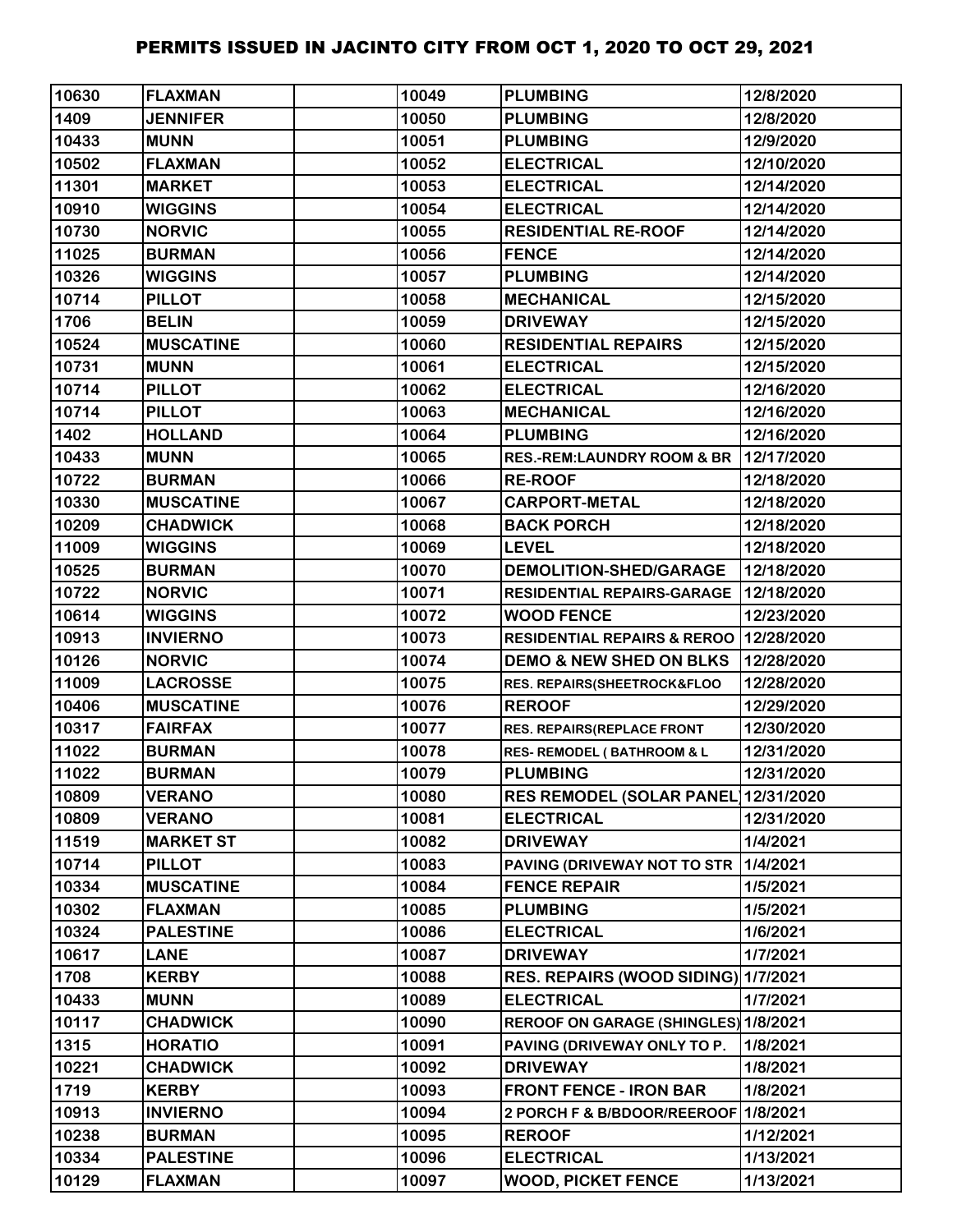| 11510 | <b>OXHAM</b>      | 10098 | <b>ACCESSORY BUILDING (SHED)</b>         | 1/13/2021 |
|-------|-------------------|-------|------------------------------------------|-----------|
| 9992  | <b>EAST FWY</b>   | 10099 | <b>PLUMBING</b>                          | 1/14/2021 |
| 10530 | <b>MUNN</b>       | 10100 | <b>CARPORT-METAL</b>                     | 1/14/2021 |
| 10534 | <b>BURMAN</b>     | 10101 | <b>RESIDENTIAL REPAIRS</b>               | 1/14/2021 |
| 10909 | <b>INVIERNO</b>   | 10102 | <b>MECHANICAL</b>                        | 1/15/2021 |
| 10324 | <b>PALESTINE</b>  | 10103 | <b>EXHAUST FAN/RESTROOM</b>              | 1/19/2021 |
| 10121 | <b>PALESTINE</b>  | 10104 | <b>IRON &amp; WOOD FENCE</b>             | 1/19/2021 |
| 11502 | <b>CELTIS</b>     | 10105 | ACCESSORY BUILDING ON BLKS 1/20/2021     |           |
| 10330 | <b>N LACROSSE</b> | 10106 | <b>FENCE-IRON BAR</b>                    | 1/20/2021 |
| 10609 | <b>OSWEGO</b>     | 10107 | <b>RESIDENTIAL RE-ROOF</b>               | 1/20/2021 |
| 10405 | <b>FLAXMAN</b>    | 10108 | <b>RESIDENTIAL REPAIRS</b>               | 1/20/2021 |
| 10405 | <b>FLAXMAN</b>    | 10109 | <b>ELECTRICAL</b>                        | 1/20/2021 |
| 10718 | <b>OSWEGO</b>     | 10110 | <b>GRADE/FILL DIRT</b>                   | 1/20/2021 |
| 11602 | <b>LANE</b>       | 10111 | <b>CARPORT</b>                           | 1/21/2021 |
| 10430 | <b>MUSCATINE</b>  | 10112 | <b>NEW RESIDENTIAL - BUILDING</b>        | 1/22/2021 |
| 11215 | <b>MUNN</b>       | 10113 | <b>MECHANICAL</b>                        | 1/25/2021 |
| 10102 | <b>CHADWICK</b>   | 10114 | <b>RESIDENTIAL RE-ROOF</b>               | 1/25/2021 |
| 10101 | <b>FLAXMAN</b>    | 10115 | <b>ELECTRICAL</b>                        | 1/26/2021 |
| 10238 | <b>PALESTINE</b>  | 10116 | <b>PAVING</b>                            | 1/27/2021 |
| 11501 | <b>TILIA</b>      | 10117 | <b>RESIDENTIAL RE-ROOF</b>               | 1/27/2021 |
| 10626 | <b>MUNN</b>       | 10118 | <b>DRIVEWAY</b>                          | 1/27/2021 |
| 10417 | N OSWEGO          | 10119 | <b>GARAGE</b>                            | 1/28/2021 |
| 10241 | <b>PALESTINE</b>  | 10120 | <b>PAVING</b>                            | 1/28/2021 |
| 10821 | <b>VERANO</b>     | 10121 | <b>RESIDENTIAL REPAIRS</b>               | 1/28/2021 |
| 1333  | <b>SHERYL</b>     | 10122 | <b>LEVEL BLOCK &amp; BASE FOUNDATION</b> | 1/28/2021 |
| 10913 | <b>INVIERNO</b>   | 10123 | <b>ELECTRICAL</b>                        | 1/29/2021 |
| 10805 | <b>BURMAN</b>     | 10124 | <b>RESIDENITAL RE-ROOF</b>               | 1/29/2021 |
| 11037 | <b>MARKET</b>     | 10125 | <b>COMMERCIAL REMODEL</b>                | 1/29/2021 |
| 1329  | <b>SHERYL</b>     | 10126 | <b>RESIDENTIAL REPAIRS</b>               | 1/29/2021 |
| 10322 | <b>FAIRFAX</b>    | 10127 | <b>RESIDENTIAL REPAIRS</b>               | 1/29/2021 |
| 10242 | <b>PALESTINE</b>  | 10128 | <b>DRIVEWAY</b>                          | 1/29/2021 |
| 10146 | <b>BURMAN</b>     | 10129 | <b>DEMOLITION</b>                        | 1/29/2021 |
| 10146 | <b>BURMAN</b>     | 10130 | <b>NEW RESIDENTIAL - BUILDING</b>        | 1/29/2021 |
| 10434 | <b>BURMAN</b>     | 10131 | <b>PLUMBING</b>                          | 1/29/2021 |
| 1106  | <b>HOLLAND</b>    | 10132 | <b>FENCE</b>                             | 1/29/2021 |
| 10910 | <b>WIGGINS</b>    | 10133 | <b>MECHANICAL ADITIONS</b>               | 2/1/2021  |
| 10430 | <b>MUSCATINE</b>  | 10134 | <b>PLUMBING</b>                          | 2/2/2021  |
| 11506 | <b>LANE</b>       | 10135 | <b>FENCE</b>                             | 2/3/2021  |
| 10146 | <b>FAIRFAX</b>    | 10136 | <b>PLUMBING</b>                          | 2/3/2021  |
| 10142 | <b>FAIRFAX</b>    | 10137 | <b>4FT CHAIN LINK FENCE&amp;SIDE W</b>   | 2/3/2021  |
| 10225 | <b>FLAXMAN</b>    | 10138 | <b>PLUMBING</b>                          | 2/3/2021  |
| 1407  | <b>MERCURY</b>    | 10139 | <b>SIGN</b>                              | 2/3/2021  |
| 11450 | <b>EAST FWY</b>   | 10140 | <b>PAVING</b>                            | 2/4/2021  |
| 10434 | <b>BURMAN</b>     | 10141 | <b>ELECTRICAL</b>                        | 2/4/2021  |
| 10410 | <b>NORVIC</b>     | 10142 | <b>ELECTRICAL</b>                        | 2/5/2021  |
| 10322 | <b>WIGGINS</b>    | 10143 | <b>REPLACE WINDOWS</b>                   | 2/8/2021  |
| 1402  | <b>HOLLAND</b>    | 10144 | <b>FIRE SUPPRESSION SYSTEM</b>           | 2/8/2021  |
| 1109  | <b>MERCURY</b>    | 10145 | <b>COMMERCIAL DRIVEWAY</b>               | 2/8/2021  |
| 1002  | <b>MERCURY</b>    | 10146 | <b>COMMERCIAL BLDG.</b>                  | 2/8/2021  |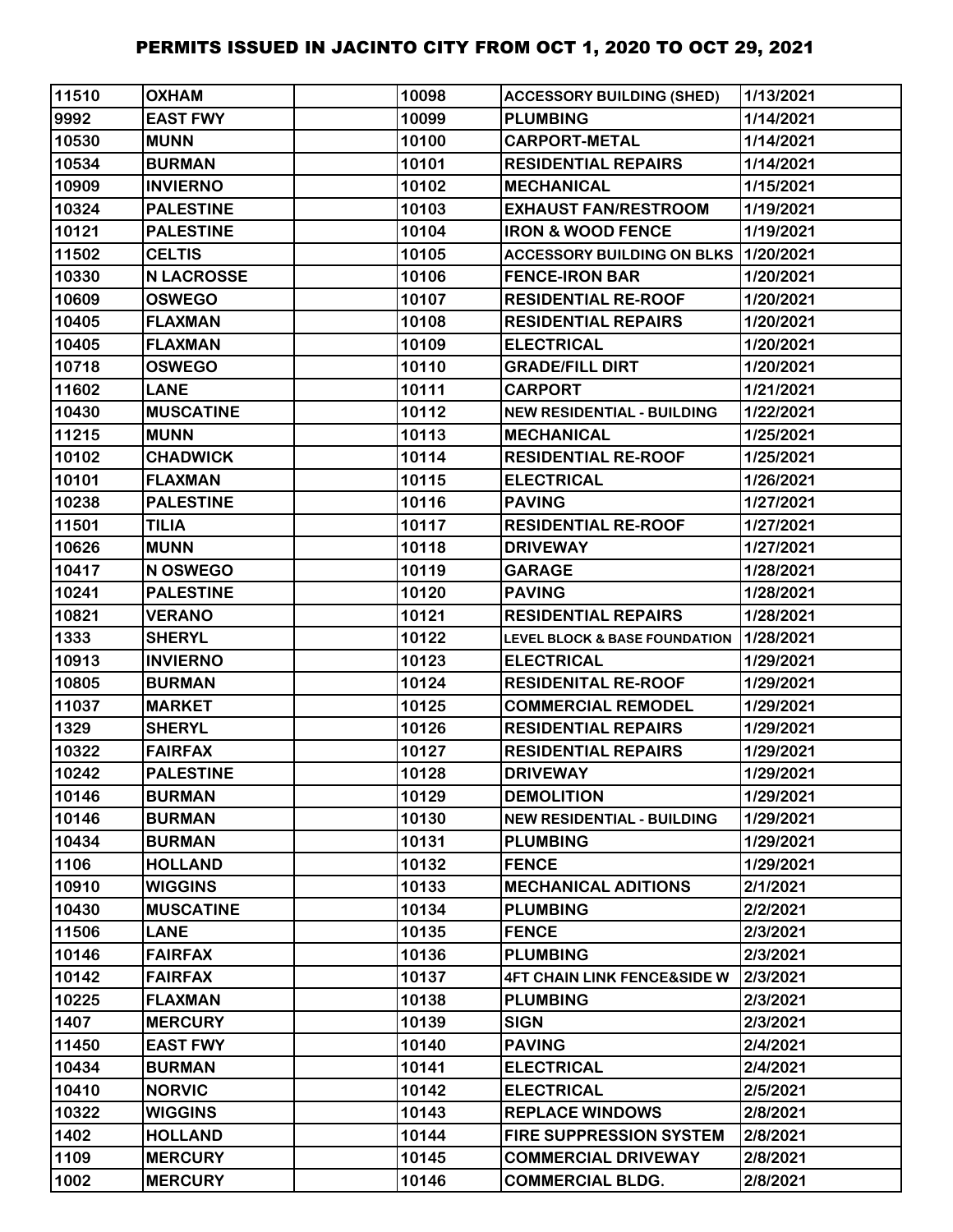| 10713 | <b>CHADWICK</b>   |     | 10147 | <b>PLUMBING</b>                     | 2/9/2021  |
|-------|-------------------|-----|-------|-------------------------------------|-----------|
| 10525 | <b>BURMAN</b>     |     | 10148 | NEW RESIDENTIAL - BUILDING 2/9/2021 |           |
| 10414 | <b>BURMAN</b>     |     | 10149 | <b>FENCE</b>                        | 2/9/2021  |
| 931   | <b>MERCURY</b>    |     | 10150 | <b>STUCCO SIDING</b>                | 2/9/2021  |
| 1710  | <b>BELIN</b>      |     | 10151 | <b>DRIVEWAY</b>                     | 2/10/2021 |
| 11102 | <b>EAST FWY</b>   | B   | 10152 | <b>ELECTRICAL</b>                   | 2/11/2021 |
| 10925 | <b>MUSCATINE</b>  |     | 10153 | SOLAR PANEL INSTALLATION 2/11/2021  |           |
| 10925 | <b>MUSCATINE</b>  |     | 10154 | <b>ELECTRICAL</b>                   | 2/11/2021 |
| 10110 | <b>NORVIC</b>     |     | 10155 | <b>RESIDENTIAL RE-ROOF</b>          | 2/11/2021 |
| 1406  | <b>HORATIO</b>    | 1/2 | 10156 | <b>ELECTRICAL</b>                   | 2/12/2021 |
| 10709 | <b>NORVIC</b>     |     | 10157 | <b>CARPORT</b>                      | 2/12/2021 |
| 10237 | <b>MARKET</b>     |     | 10158 | <b>FIRE SPRINKLER SYSTEM</b>        | 2/12/2021 |
| 1626  | <b>JENNIFER</b>   |     | 10159 | <b>CARPORT</b>                      | 2/12/2021 |
| 10634 | <b>CHADWICK</b>   |     | 10160 | STORAGE BLDG, PORCH CARPORT         | 2/19/2021 |
| 10620 | <b>OSWEGO</b>     |     | 10161 | <b>PLUMBING</b>                     | 2/19/2021 |
| 10341 | <b>S OSWEGO</b>   |     | 10162 | <b>PLUMBING</b>                     | 2/22/2021 |
| 10603 | <b>LACROSSE</b>   |     | 10163 | <b>PLUMBING</b>                     | 2/22/2021 |
| 10826 | <b>MUSCATINE</b>  |     | 10164 | <b>FENCE-WOOD</b>                   | 2/22/2021 |
| 11022 | <b>INVIERNO</b>   |     | 10165 | <b>PAVING</b>                       | 2/22/2021 |
| 10918 | <b>PALESTINE</b>  |     | 10166 | <b>PAVING</b>                       | 2/24/2021 |
| 10809 | <b>VERANO</b>     |     | 10167 | <b>ELECTRICAL</b>                   | 2/24/2021 |
| 10149 | <b>NORVIC</b>     |     | 10168 | <b>PLUMBING</b>                     | 2/24/2021 |
| 10121 | <b>FLAXMAN</b>    |     | 10169 | <b>PLUMBING</b>                     | 2/25/2021 |
| 10822 | <b>BURMAN</b>     |     | 10170 | <b>PLUMBING</b>                     | 2/25/2021 |
| 10422 | S OSWEGO          |     | 10171 | <b>RESIDENTIAL REPAIR</b>           | 2/25/2021 |
| 1713  | <b>CHAZEN</b>     |     | 10172 | <b>RESIDENTIAL RE-ROOF</b>          | 3/1/2021  |
| 10341 | <b>LANE</b>       |     | 10173 | <b>ELECTRICAL</b>                   | 3/1/2021  |
| 10433 | <b>CHADWICK</b>   |     | 10174 | <b>RESIDENTIAL RE-ROOF</b>          | 3/1/2021  |
| 10934 | <b>LANE</b>       |     | 10175 | <b>RESIDENTIAL REPAIR</b>           | 3/1/2021  |
| 10825 | <b>INVIERNO</b>   |     | 10176 | <b>ELECTRICAL</b>                   | 3/2/2021  |
| 10134 | <b>PALESTINE</b>  |     | 10177 | <b>RESIDENTIAL REPAIR</b>           | 3/2/2021  |
| 10110 | <b>PILLOT</b>     |     | 10178 | <b>DRIVEWAY</b>                     | 3/2/2021  |
| 10341 | <b>S OSWEGO</b>   |     | 10179 | <b>PLUMBING</b>                     | 3/2/2021  |
| 10822 | <b>BURMAN</b>     |     | 10180 | <b>HOUSE DEMOLITION</b>             | 3/2/2021  |
| 1109  | <b>SIESTA</b>     |     | 10181 | <b>ELECTRICAL</b>                   | 3/3/2021  |
| 1114  | <b>DACUS</b>      |     | 10182 | <b>PORCH &amp; RES. REPAIRS</b>     | 3/3/2021  |
| 10146 | <b>BURMAN</b>     |     | 10183 | <b>WATER &amp; SEWER DISCONNECT</b> | 3/4/2021  |
| 11602 | <b>LANE</b>       |     | 10184 | <b>DRIVEWAY AND PAVING</b>          | 3/4/2021  |
| 10222 | <b>FAIRFAX</b>    |     | 10186 | <b>PLUMBING</b>                     | 3/4/2021  |
| 11450 | <b>EAST FWY</b>   |     | 10187 | <b>ELECTRICAL</b>                   | 3/5/2021  |
| 1705  | <b>SERPENTINE</b> |     | 10188 | <b>FENCE</b>                        | 3/5/2021  |
| 931   | <b>MERCURY</b>    |     | 10189 | <b>DRIVEWAY</b>                     | 3/5/2021  |
| 10313 | <b>CHADWICK</b>   |     | 10190 | <b>DRIVEWAY</b>                     | 3/5/2021  |
| 10922 | <b>LACROSSE</b>   |     | 10191 | <b>DRIVEWAY</b>                     | 3/5/2021  |
| 11605 | <b>LANE</b>       |     | 10192 | <b>FENCE</b>                        | 3/5/2021  |
| 10925 | <b>MUSCATINE</b>  |     | 10193 | <b>ELECTRICAL</b>                   | 3/8/2021  |
| 10209 | <b>CHADWICK</b>   |     | 10194 | <b>PAVING</b>                       | 3/8/2021  |
| 10346 | <b>MUNN</b>       |     | 10195 | <b>METAL CARPORT</b>                | 3/8/2021  |
| 10614 | <b>MUSCATINE</b>  |     | 10196 | <b>DRIVEWAY</b>                     | 3/8/2021  |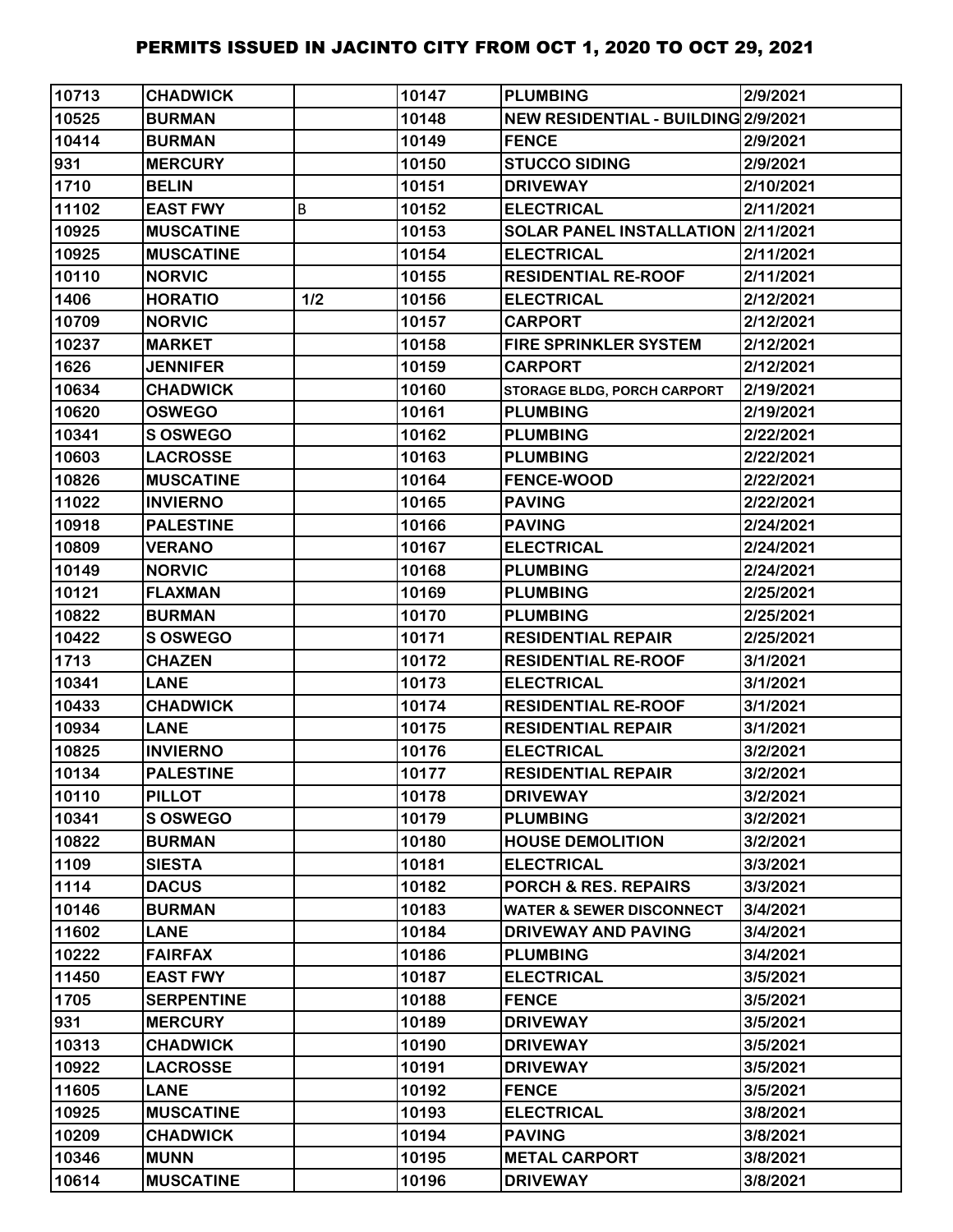| 10913 | <b>OSWEGO</b>     | 10197 | <b>PLUMBING</b>                       | 3/8/2021  |
|-------|-------------------|-------|---------------------------------------|-----------|
| 11505 | <b>OGLESBY</b>    | 10198 | <b>RESIDENTIAL ADD.</b>               | 3/10/2021 |
| 9990  | <b>EAST FWY</b>   | 10199 | <b>PLUMBING FIRE LI</b>               | 3/10/2021 |
| 9990  | <b>EAST FWY</b>   | 10200 | <b>PLUMBING</b>                       | 3/10/2021 |
| 10346 | <b>CHADWICK</b>   | 10201 | <b>FENCE</b>                          | 3/10/2021 |
| 10102 | <b>BURMAN</b>     | 10202 | <b>PLUMBING</b>                       | 3/11/2021 |
| 10134 | <b>BURMAN</b>     | 10203 | <b>DRIVEWAY</b>                       | 3/11/2021 |
| 1506  | <b>CHESTON</b>    | 10204 | <b>NEW RESIDENTIAL</b>                | 3/11/2021 |
| 10906 | <b>FLAXMAN</b>    | 10205 | <b>REPLACE SIDING &amp;</b>           | 3/12/2021 |
| 10620 | <b>OSWEGO</b>     | 10206 | <b>RES. REP.-DAMAGE</b>               | 3/12/2021 |
| 11519 | <b>MARKET ST</b>  | 10207 | <b>6' FENCE</b>                       | 3/12/2021 |
| 10614 | <b>MUSCATINE</b>  | 10208 | DRIVEWAY AND SIDEWALK                 | 3/12/2021 |
| 10137 | <b>CHADWICK</b>   | 10209 | <b>PAVING</b>                         | 3/12/2021 |
| 10410 | <b>N LACROSSE</b> | 10210 | <b>RESIDENTIAL REPAIRS-SIDING</b>     | 3/15/2021 |
| 10245 | <b>FLAXMAN</b>    | 10211 | ACCESSORY BUILDING-SHED ON 3/15/2021  |           |
| 10910 | <b>FLAXMAN</b>    | 10212 | REPLACE SIDING AND WINDOWS 3/16/2021  |           |
| 10417 | S OSWEGO          | 10213 | <b>CARPORT</b>                        | 3/16/2021 |
| 10626 | <b>CHADWICK</b>   | 10214 | <b>RESIDENTIAL REPAIRS</b>            | 3/16/2021 |
| 931   | <b>MERCURY</b>    | 10215 | <b>COMMERCIAL DRIVEWAY ON DACU</b>    | 3/16/2021 |
| 10620 | <b>OSWEGO</b>     | 10216 | <b>PLUMBING</b>                       | 3/16/2021 |
| 10925 | <b>WIGGINS</b>    | 10217 | <b>PLUMBING</b>                       | 3/17/2021 |
| 10338 | <b>MUNN</b>       | 10218 | <b>DRIVEWAY</b>                       | 3/17/2021 |
| 10602 | <b>FAIRFAX</b>    | 10219 | <b>RESD REPAIRS-SIDING&amp; WINDO</b> | 3/17/2021 |
| 10413 | <b>CHADWICK</b>   | 10220 | <b>REROOF OF GARAGE</b>               | 3/18/2021 |
| 11519 | <b>MARKET ST</b>  | 10221 | <b>MECHANICAL</b>                     | 3/19/2021 |
| 10118 | <b>CHADWICK</b>   | 10222 | <b>FENCE</b>                          | 3/19/2021 |
| 10426 | <b>PALESTINE</b>  | 10223 | <b>RESIDENTIAL REPAIRS</b>            | 3/19/2021 |
| 1533  | <b>JENNIFER</b>   | 10224 | <b>RESIDENTIAL REPAIRS</b>            | 3/19/2021 |
| 1618  | <b>JENNIFER</b>   | 10225 | <b>RESIDENTIAL REPAIRS</b>            | 3/22/2021 |
| 10341 | S OSWEGO          | 10226 | <b>ELECTRICAL</b>                     | 3/22/2021 |
| 1521  | <b>SERPENTINE</b> | 10227 | <b>PLUMBING</b>                       | 3/22/2021 |
| 11510 | <b>OXHAM</b>      | 10228 | <b>ELECTRICAL</b>                     | 3/22/2021 |
| 10509 | <b>LANE</b>       | 10229 | <b>FENCE-METAL</b>                    | 3/23/2021 |
| 11026 | <b>MUSCATINE</b>  | 10230 | <b>RESIDENTIAL REPAIRS</b>            | 3/23/2021 |
| 10626 | <b>GARBER</b>     | 10231 | <b>DRIVEWAY</b>                       | 3/24/2021 |
| 10934 | <b>OSWEGO</b>     | 10232 | <b>PAVING</b>                         | 3/24/2021 |
| 1613  | <b>CASPERSON</b>  | 10233 | <b>RESIDENTIAL REPAIRS-WINDOWS</b>    | 3/25/2021 |
| 10121 | <b>CHADWICK</b>   | 10234 | <b>RESIDENTIAL REPAIRS-WINDOWS</b>    | 3/25/2021 |
| 10229 | <b>NORVIC</b>     | 10235 | <b>PLUMBING</b>                       | 3/25/2021 |
| 10205 | <b>CHADWICK</b>   | 10236 | <b>ELECTRICAL</b>                     | 3/26/2021 |
| 10146 | <b>BURMAN</b>     | 10237 | <b>PLUMBING</b>                       | 3/29/2021 |
| 11026 | <b>LACROSSE</b>   | 10238 | <b>RESIDENTIAL RE-ROOF</b>            | 3/29/2021 |
| 11602 | <b>OXHAM</b>      | 10239 | <b>PAVING</b>                         | 3/29/2021 |
| 1709  | <b>CASPERSON</b>  | 10240 | <b>ACCESSORY BUILDING-SHED</b>        | 3/30/2021 |
| 1709  | <b>CASPERSON</b>  | 10241 | <b>MECHANICAL</b>                     | 3/30/2021 |
| 11505 | <b>OXHAM</b>      | 10242 | <b>CARPORT</b>                        | 3/30/2021 |
| 10122 | <b>PALESTINE</b>  | 10243 | <b>RESIDENTIAL RE-ROOF</b>            | 3/30/2021 |
| 1109  | <b>MERCURY</b>    | 10244 | <b>FENCE</b>                          | 3/30/2021 |
| 10238 | <b>NORVIC</b>     | 10245 | <b>REPLACE SIDING</b>                 | 3/31/2021 |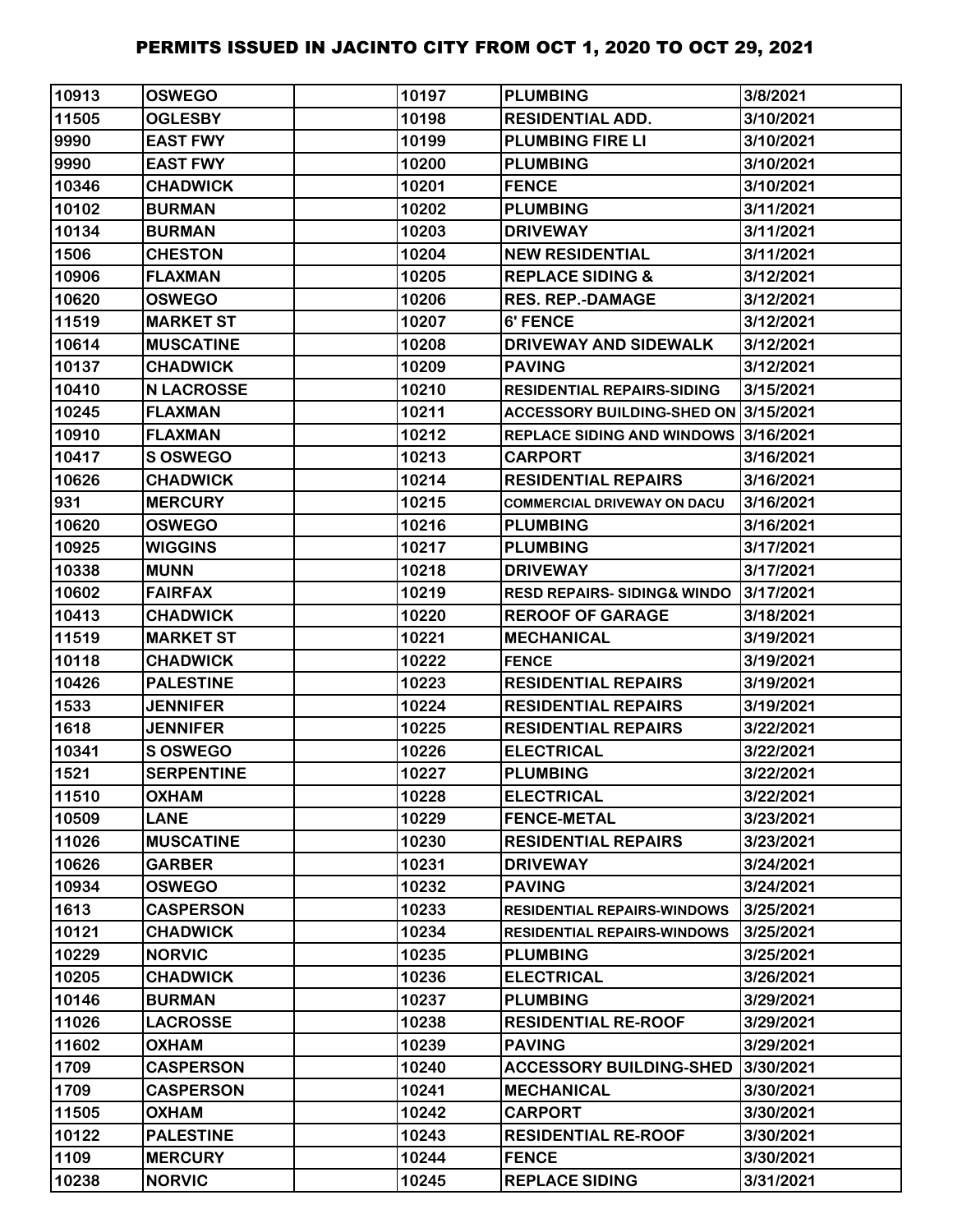| 10706 | <b>LANE</b>      |                   | 10246 | <b>DRIVEWAY</b>                   | 4/1/2021  |
|-------|------------------|-------------------|-------|-----------------------------------|-----------|
| 10617 | <b>MUSCATINE</b> |                   | 10247 | <b>BLOCK AND BASE LEVEL</b>       | 4/1/2021  |
| 1713  | <b>CASPERSON</b> |                   | 10248 | <b>DRIVEWAY</b>                   | 4/1/2021  |
| 10310 | <b>WIGGINS</b>   |                   | 10249 | <b>PAVING</b>                     | 4/1/2021  |
| 11519 | <b>MARKET ST</b> |                   | 10250 | <b>PLUMBING</b>                   | 4/5/2021  |
| 11001 | <b>MUSCATINE</b> |                   | 10251 | <b>ELECTRICAL</b>                 | 4/5/2021  |
| 11005 | <b>MUSCATINE</b> |                   | 10252 | <b>ELECTRICAL</b>                 | 4/5/2021  |
| 1610  | <b>CASPERSON</b> |                   | 10253 | <b>DRIVEWAY</b>                   | 4/5/2021  |
| 10602 | <b>WIGGINS</b>   |                   | 10254 | FENCE AND REPLACE SIDING 4/6/2021 |           |
| 1702  | <b>CHESTON</b>   |                   | 10255 | <b>REROOF</b>                     | 4/6/2021  |
| 10505 | <b>CHADWICK</b>  |                   | 10256 | <b>DRIVEWAY</b>                   | 4/6/2021  |
| 10314 | <b>EAST FWY</b>  |                   | 10257 | <b>ELECTRICAL</b>                 | 4/6/2021  |
| 11510 | <b>FLAXMAN</b>   |                   | 10258 | <b>PLUMBING</b>                   | 4/6/2021  |
| 10802 | <b>MUSCATINE</b> |                   | 10259 | <b>DRIVEWAY</b>                   | 4/7/2021  |
| 10241 | <b>PALESTINE</b> |                   | 10260 | <b>RESIDENTIAL REPAIRS</b>        | 4/7/2021  |
| 10121 | <b>CHADWICK</b>  |                   | 10261 | <b>RES-REMODEL</b>                | 4/8/2021  |
| 1626  | <b>JENNIFER</b>  |                   | 10263 | <b>ELECTRICAL</b>                 | 4/8/2021  |
| 10521 | <b>NORVIC</b>    |                   | 10264 | <b>FOUNDATION LEVEL</b>           | 4/9/2021  |
| 10117 | <b>RUMAR</b>     |                   | 10265 | <b>ACCESSORY BLDG</b>             | 4/9/2021  |
| 10930 | <b>BURMAN</b>    |                   | 10266 | <b>FENCE</b>                      | 4/9/2021  |
| 10510 | <b>WIGGINS</b>   |                   | 10267 | <b>RESIDENTIAL REPAIRS</b>        | 4/9/2021  |
| 10425 | <b>WIGGINS</b>   |                   | 10268 | <b>FENCE</b>                      | 4/9/2021  |
| 1709  | <b>CASPERSON</b> |                   | 10269 | <b>ELECTRICAL</b>                 | 4/12/2021 |
| 10606 | <b>WIGGINS</b>   |                   | 10270 | <b>DRIVEWAY</b>                   | 4/12/2021 |
| 1702  | <b>JENNIFER</b>  |                   | 10271 | <b>PLUMBING</b>                   | 4/12/2021 |
| 10405 | <b>MUSCATINE</b> |                   | 10272 | <b>WOOD FENCE</b>                 | 4/12/2021 |
| 10629 | <b>FLAXMAN</b>   |                   | 10273 | <b>SHED REPAIRS</b>               | 4/12/2021 |
| 10205 | <b>PILLOT</b>    |                   | 10274 | <b>CHAINLINK &amp; WOOD FENCE</b> | 4/12/2021 |
| 10138 | <b>PILLOT</b>    |                   | 10275 | <b>DRIVEWAY</b>                   | 4/13/2021 |
| 10425 | <b>BURMAN</b>    |                   | 10276 | <b>DRIVEWAY</b>                   | 4/13/2021 |
| 1606  | <b>JENNIFER</b>  |                   | 10277 | <b>REROOF</b>                     | 4/13/2021 |
| 10511 | <b>LACROSSE</b>  |                   | 10278 | <b>COMM. REMODEL</b>              | 4/14/2021 |
| 10511 | <b>LACROSSE</b>  | TB1685-33/3410279 |       | <b>COMM. REMODEL</b>              | 4/14/2021 |
| 10511 | <b>LACROSSE</b>  | TB1685-33/3410280 |       | <b>COMM. REMODEL</b>              | 4/14/2021 |
| 10511 | <b>LACROSSE</b>  | TB272-31/32 10281 |       | <b>COMM. REMODEL</b>              | 4/14/2021 |
| 10511 | <b>LACROSSE</b>  | TB272-31/32 10282 |       | <b>COMM. REMODEL</b>              | 4/14/2021 |
| 10511 | <b>LACROSSE</b>  | TB243-29/30 10283 |       | <b>COMM. REMODEL</b>              | 4/14/2021 |
| 10511 | <b>LACROSSE</b>  | TB243-29/30 10284 |       | <b>COMM. REMODEL</b>              | 4/14/2021 |
| 10511 | <b>LACROSSE</b>  |                   | 10285 | <b>COMM. REMODEL</b>              | 4/14/2021 |
| 10511 | <b>LACROSSE</b>  | 27/28             | 10286 | <b>COMM. REMODEL</b>              | 4/14/2021 |
| 10511 | <b>LACROSSE</b>  | TB900-26          | 10287 | <b>COMM. REMODEL</b>              | 4/14/2021 |
| 10511 | <b>LACROSSE</b>  | TB900-26          | 10288 | <b>COMM. REMODEL</b>              | 4/14/2021 |
| 10511 | <b>LACROSSE</b>  | TB2457-39/4010289 |       | <b>COMM. REMODEL</b>              | 4/14/2021 |
| 10918 | <b>VERANO</b>    |                   | 10290 | <b>REROOF</b>                     | 4/15/2021 |
| 10905 | <b>VERANO</b>    |                   | 10291 | <b>METAL CARPORT</b>              | 4/15/2021 |
| 11515 | <b>MARKET</b>    |                   | 10292 | <b>MECHANICAL</b>                 | 4/15/2021 |
| 1610  | <b>BURMAN</b>    |                   | 10293 | <b>RES.REPAIRS</b>                | 4/15/2021 |
| 1317  | <b>BELIN</b>     |                   | 10294 | <b>INGROUND POOL</b>              | 4/16/2021 |
| 10201 | <b>FLAXMAN</b>   |                   | 10295 | <b>WOOD-FENCE</b>                 | 4/16/2021 |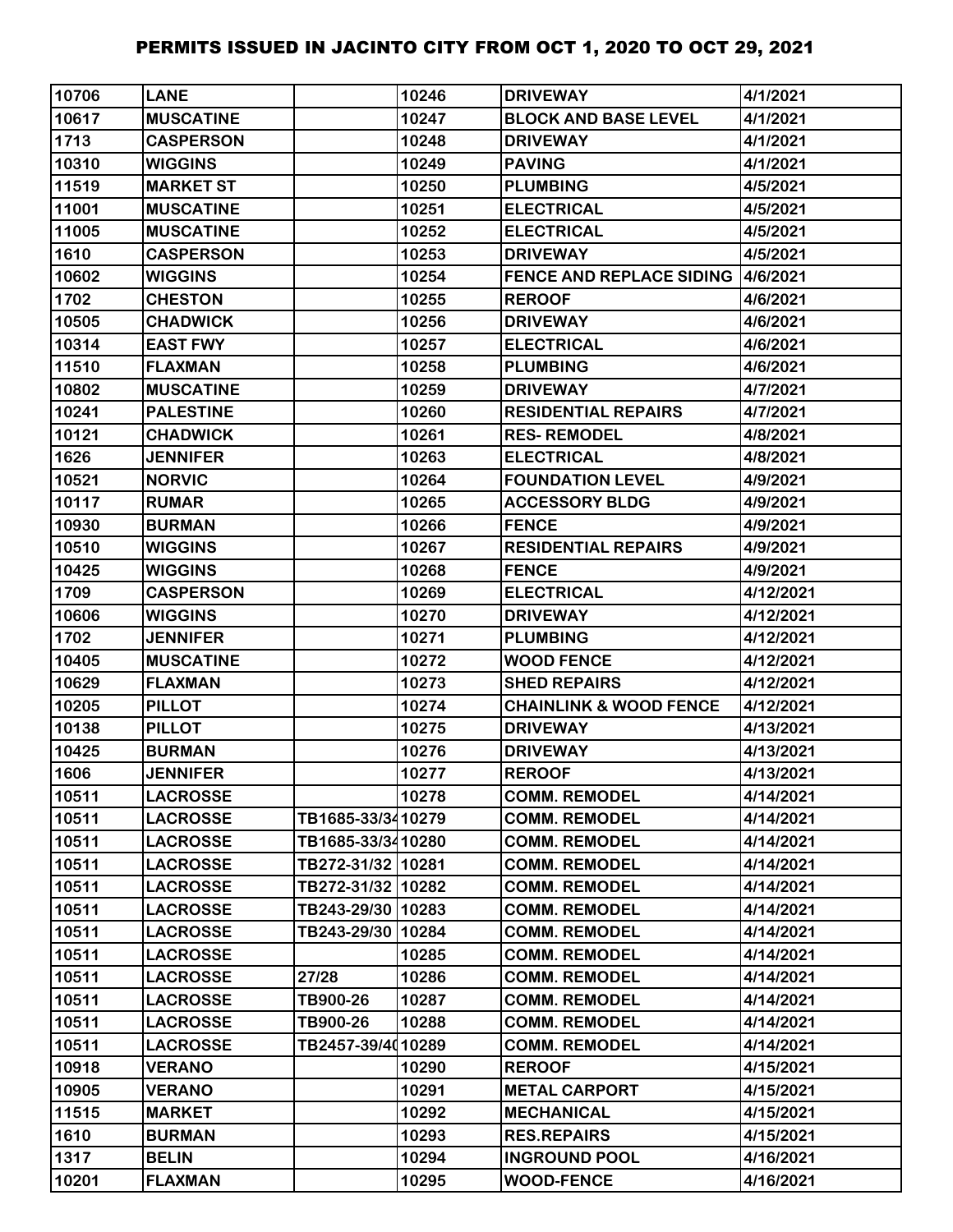| 10714 | <b>PILLOT</b>    | 10296 | <b>WOOD FENCE</b>                   | 4/16/2021 |
|-------|------------------|-------|-------------------------------------|-----------|
| 10118 | <b>WIGGINS</b>   | 10297 | <b>RES.REPAIRS</b>                  | 4/19/2021 |
| 10213 | <b>NORVIC</b>    | 10298 | <b>PLUMBING</b>                     | 4/19/2021 |
| 1335  | <b>HORATIO</b>   | 10299 | <b>DEMO.SHED</b>                    | 4/19/2021 |
| 1734  | <b>BELIN</b>     | 10300 | <b>DRIVEWAY</b>                     | 4/20/2021 |
| 1717  | <b>JENNIFER</b>  | 10302 | PATIO, ROOF DECK STRUCTUI4/20/2021  |           |
| 1506  | <b>CHESTON</b>   | 10303 | <b>PLUMBING</b>                     | 4/21/2021 |
| 10146 | <b>BURMAN</b>    | 10304 | <b>MECHANICAL</b>                   | 4/21/2021 |
| 10202 | <b>PALESTINE</b> | 10305 | <b>FENCE</b>                        | 4/21/2021 |
| 10330 | <b>MUNN</b>      | 10306 | <b>RESIDENTIAL RE-ROOF</b>          | 4/21/2021 |
| 10409 | <b>BURMAN</b>    | 10307 | <b>PLUMBING</b>                     | 4/22/2021 |
| 11502 | <b>CELTIS</b>    | 10308 | <b>DRIVEWAY</b>                     | 4/23/2021 |
| 1526  | <b>BELIN</b>     | 10309 | <b>DRIVEWAY</b>                     | 4/23/2021 |
| 10146 | <b>BURMAN</b>    | 10310 | <b>ELECTRICAL</b>                   | 4/23/2021 |
| 1702  | <b>JENNIFER</b>  | 10311 | <b>MECHANICAL</b>                   | 4/23/2021 |
| 10441 | N OSWEGO         | 10312 | <b>REPLACE SIDING &amp; TRIM</b>    | 4/23/2021 |
| 11020 | <b>BURMAN</b>    | 10313 | <b>PLUMBING</b>                     | 4/27/2021 |
| 10122 | <b>BURMAN</b>    | 10315 | <b>RESIDENTIAL RE-ROOF</b>          | 4/27/2021 |
| 921   | <b>AKRON</b>     | 10316 | <b>RIGHT OF WAY</b>                 | 4/27/2021 |
| 11519 | <b>MARKET ST</b> | 10317 | <b>RIGHT OF WAY</b>                 | 4/27/2021 |
| 10401 | <b>MUNN</b>      | 10318 | <b>RESIDENTIAL RE-ROOF</b>          | 4/27/2021 |
| 11519 | <b>MARKET ST</b> | 10319 | <b>PLUMBING</b>                     | 4/29/2021 |
| 10409 | <b>BURMAN</b>    | 10320 | <b>DEMOLITION</b>                   | 4/29/2021 |
| 931   | <b>MERCURY</b>   | 10321 | <b>COMMERCIAL REMODEL</b>           | 5/3/2021  |
| 11602 | <b>SEAGRAM</b>   | 10322 | RES.REP.(ROOF & B.PORCH FF 5/3/2021 |           |
| 11505 | <b>OXHAM</b>     | 10323 | <b>DRIVEWAY, PAVING &amp; GATE</b>  | 5/3/2021  |
| 10237 | <b>MARKET</b>    | 10324 | <b>PLUMBING</b>                     | 5/4/2021  |
| 1625  | <b>JENNIFER</b>  | 10325 | <b>PLUMBING</b>                     | 5/4/2021  |
| 1506  | <b>CHESTON</b>   | 10326 | <b>MECHANICAL</b>                   | 5/4/2021  |
| 10529 | <b>LACROSSE</b>  | 10327 | <b>ELECTRICAL</b>                   | 5/4/2021  |
| 1434  | <b>HORATIO</b>   | 10328 | <b>PLUMBING</b>                     | 5/4/2021  |
| 10425 | <b>CHADWICK</b>  | 10329 | <b>DRIVEWAY</b>                     | 5/4/2021  |
| 10606 | <b>WIGGINS</b>   | 10330 | <b>FENCE</b>                        | 5/4/2021  |
| 10938 | <b>LACROSSE</b>  | 10331 | <b>RESIDENTIAL - REMODEL</b>        | 5/5/2021  |
| 10638 | <b>FAIRFAX</b>   | 10332 | <b>FENCE-WOOD</b>                   | 5/5/2021  |
| 10702 | <b>NORVIC</b>    | 10333 | <b>REROOF</b>                       | 5/6/2021  |
| 10201 | <b>PALESTINE</b> | 10334 | <b>RESIDENTIAL REPAIRS</b>          | 5/6/2021  |
| 10706 | <b>FLAXMAN</b>   | 10335 | <b>PAVING</b>                       | 5/6/2021  |
| 11030 | <b>VERANO</b>    | 10336 | <b>RESIDENTIAL RE-ROOF</b>          | 5/6/2021  |
| 10505 | <b>PALESTINE</b> | 10337 | <b>FENCE &amp; GATE</b>             | 5/6/2021  |
| 10319 | <b>PALESTINE</b> | 10338 | COM REMODEL-REROOF & PAINT 5/7/2021 |           |
| 1426  | <b>HORATIO</b>   | 10339 | <b>DEMOLITION-SHED</b>              | 5/7/2021  |
| 10534 | <b>PALESTINE</b> | 10340 | <b>FENCE-GATE</b>                   | 5/7/2021  |
| 10610 | <b>BURMAN</b>    | 10341 | <b>RES. ADDITION(BEDROOM-ON SL)</b> | 5/11/2021 |
| 1506  | <b>CHESTON</b>   | 10342 | <b>ELECTRICAL</b>                   | 5/11/2021 |
| 11505 | <b>OGLESBY</b>   | 10343 | <b>ELECTRICAL</b>                   | 5/11/2021 |
| 10714 | <b>GARBER LN</b> | 10344 | <b>NEW WINDOWS</b>                  | 5/12/2021 |
| 10102 | <b>FAIRFAX</b>   | 10345 | <b>ACCESSORY BUILDING</b>           | 5/12/2021 |
| 10434 | <b>PILLOT</b>    | 10346 | <b>ELECTRICAL</b>                   | 5/13/2021 |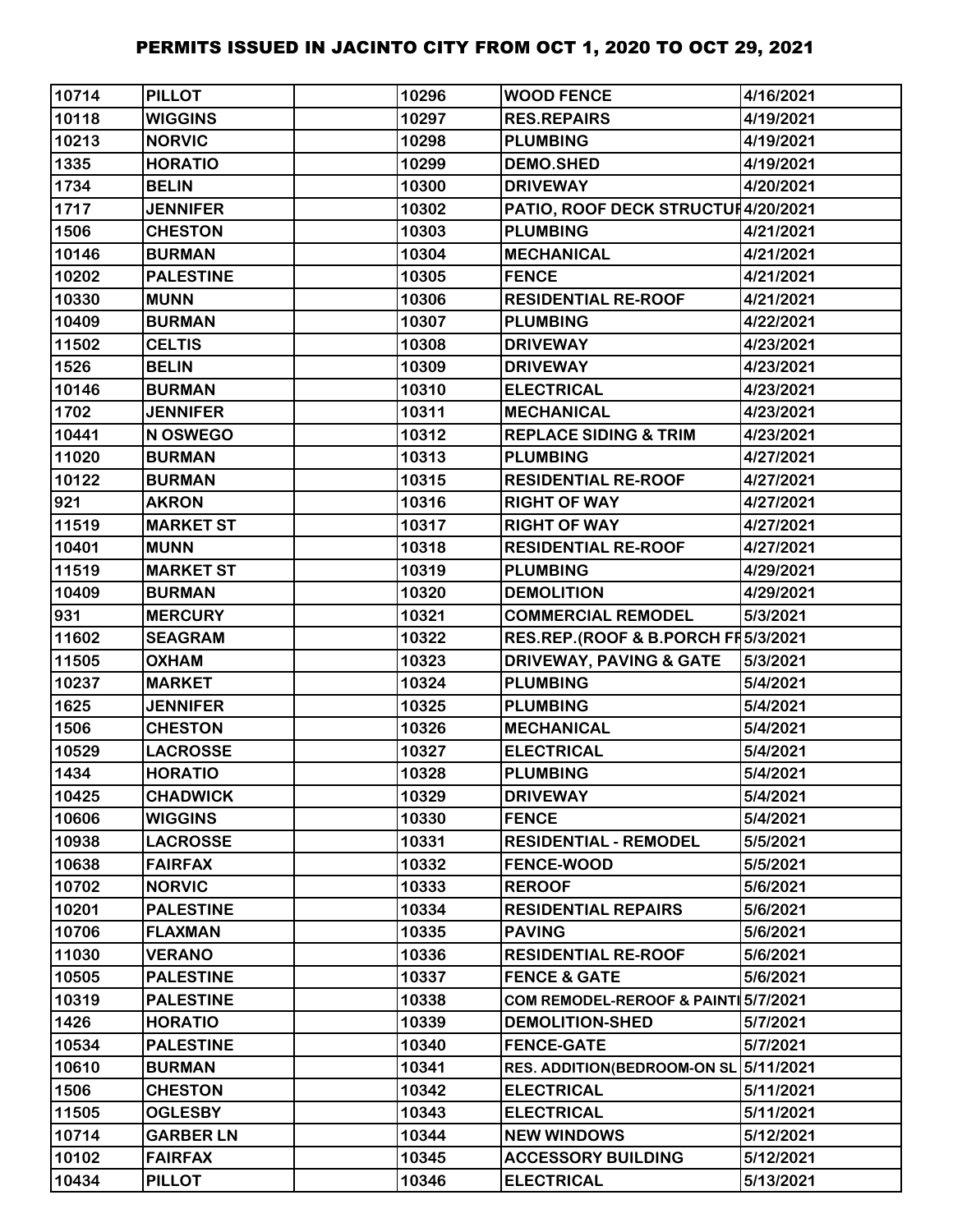| 10918           | <b>FLAXMAN</b>    | 10347 | <b>4FT TALL PICKET FENCE</b>             | 5/13/2021 |
|-----------------|-------------------|-------|------------------------------------------|-----------|
| 10345           | <b>N LACROSSE</b> | 10348 | <b>RESIDENTIAL RE-ROOF</b>               | 5/13/2021 |
| 10237           | <b>MARKET</b>     | 10349 | <b>MECHANICAL</b>                        | 5/14/2021 |
| 1702            | <b>JENNIFER</b>   | 10350 | <b>DRIVEWAY</b>                          | 5/14/2021 |
| 11518           | <b>CELTIS</b>     | 10351 | <b>PLUMBING</b>                          | 5/14/2021 |
| 10209           | <b>RUMAR</b>      | 10352 | <b>GAZEBO</b>                            | 5/14/2021 |
| 11009           | <b>WIGGINS</b>    | 10353 | <b>PLUMBING</b>                          | 5/17/2021 |
| 10433           | <b>LANE</b>       | 10354 | <b>LEVEL BLOCK &amp; BASE FOUNDATION</b> | 5/17/2021 |
| 10501           | <b>WIGGINS</b>    | 10355 | <b>RESIDENTIAL RE-ROOF</b>               | 5/17/2021 |
| 10824           | <b>INVIERNO</b>   | 10356 | <b>LEVEL BLK &amp; BASE AND ADDITION</b> | 5/17/2021 |
| 10510           | <b>CHADWICK</b>   | 10357 | <b>DRIVEWAY</b>                          | 5/18/2021 |
| 10345           | <b>LANE</b>       | 10358 | <b>RESIDENTIAL ADDITION</b>              | 5/18/2021 |
| 10533           | <b>BURMAN</b>     | 10359 | <b>FENCE &amp; RESIDENTIAL REPAIRS</b>   | 5/18/2021 |
| 11013           | <b>VERANO</b>     | 10360 | <b>LEVEL BLK &amp; BASE AND RE-ROOF</b>  | 5/18/2021 |
| 10909           | <b>OSWEGO</b>     | 10361 | <b>RESIDENTIAL REPAIRS</b>               | 5/18/2021 |
| 1705            | <b>SERPENTINE</b> | 10362 | <b>GENERATOR</b>                         | 5/19/2021 |
| 1705            | <b>SERPENTINE</b> | 10363 | <b>ELECTRICAL</b>                        | 5/19/2021 |
| 1705            | <b>SERPENTINE</b> | 10364 | <b>PLUMBING</b>                          | 5/19/2021 |
| 10225           | <b>MUNN</b>       | 10365 | <b>WOOD FENCE</b>                        | 5/20/2021 |
| 10517           | <b>CHADWICK</b>   | 10366 | <b>RESIDENTIAL RE-ROOF</b>               | 5/19/2021 |
| 1317            | <b>BELIN</b>      | 10367 | <b>PLUMBING</b>                          | 5/20/2021 |
| 11513           | <b>SEAGRAM</b>    | 10368 | <b>ACCESORY BUILDING</b>                 | 5/21/2021 |
| 10337           | <b>PILLOT</b>     | 10369 | <b>PAVING</b>                            | 5/21/2021 |
| 1627            | <b>CHAZEN</b>     | 10370 | <b>RESIDENTIAL RE-ROOF</b>               | 5/21/2021 |
| 10510           | <b>FLAXMAN</b>    | 10371 | <b>FENCE</b>                             | 5/21/2021 |
| 10909           | <b>INVIERNO</b>   | 10372 | <b>RESIDENTIAL RE-ROOF</b>               | 6/4/2021  |
| 10727           | <b>MUNN</b>       | 10373 | <b>DRIVEWAY</b>                          | 5/25/2021 |
| 10402           | <b>FLAXMAN</b>    | 10374 | <b>RES.REP (WINDOWS)</b>                 | 5/26/2021 |
| SC <sub>2</sub> | <b>BURMAN</b>     | 10375 | <b>ELECTRICAL</b>                        | 5/26/2021 |
| 10117           | <b>LANE</b>       | 10376 | <b>RES.REM.(SOLAR PANELS)</b>            | 5/26/2021 |
| 10117           | <b>LANE</b>       | 10377 | <b>ELECTRICAL</b>                        | 5/26/2021 |
| 10425           | <b>PILLOT</b>     | 10378 | <b>REROOF</b>                            | 5/26/2021 |
| 10346           | <b>MUNN</b>       | 10379 | <b>REROOF</b>                            | 5/26/2021 |
| 1022            | <b>AKRON</b>      | 10380 | <b>REROOF</b>                            | 5/26/2021 |
| 10922           | <b>LACROSSE</b>   | 10381 | <b>DRIVEWAY</b>                          | 5/27/2021 |
| 10713           | <b>FAIRFAX</b>    | 10382 | <b>ELECTRICAL</b>                        | 5/28/2021 |
| 1406            | <b>BELIN</b>      | 10383 | <b>GENERATOR</b>                         | 5/28/2021 |
| 1406            | <b>BELIN</b>      | 10384 | <b>ELECTRICAL</b>                        | 5/28/2021 |
| 1506            | <b>CHESTON</b>    | 10385 | <b>DRIVEWAY</b>                          | 5/28/2021 |
| 1701            | <b>CHAZEN</b>     | 10386 | PAVING(WALKWAY&PATIO)                    | 5/28/2021 |
| 10429           | <b>LANE</b>       | 10387 | <b>PLUMBING</b>                          | 5/28/2021 |
| 10702           | <b>BURMAN</b>     | 10388 | <b>REPLACE SIDING</b>                    | 6/1/2021  |
| 10502           | <b>PILLOT</b>     | 10389 | <b>DRIVEWAY</b>                          | 6/1/2021  |
| 1006            | <b>DACUS</b>      | 10390 | <b>PLUMBING</b>                          | 6/1/2021  |
| 10638           | <b>FAIRFAX</b>    | 10391 | <b>PAVING</b>                            | 6/1/2021  |
| 11419           | <b>MUNN</b>       | 10392 | <b>PLUMBING</b>                          | 6/2/2021  |
| 11030           | <b>VERANO</b>     | 10393 | <b>PATIO</b>                             | 6/2/2021  |
| 11037           | <b>MARKET</b>     | 10394 | <b>ELECTRICAL</b>                        | 6/3/2021  |
| 11618           | <b>SEAGRAM</b>    | 10395 | <b>DRIVEWAY</b>                          | 6/3/2021  |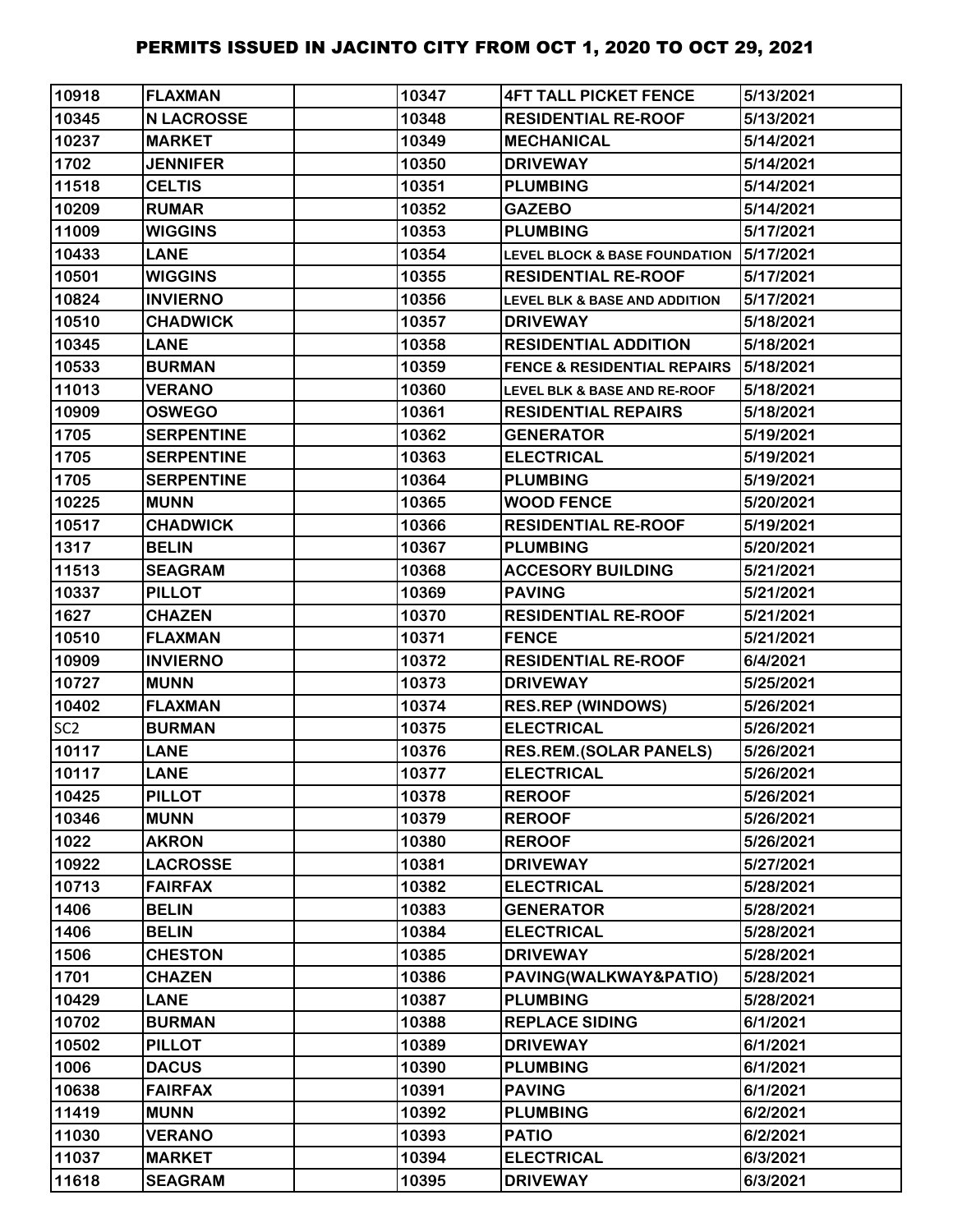| 11110 | <b>MUSCATINE</b>  |     | 10396 | <b>RESIDENTIAL REPAIRS</b>            | 6/3/2021  |
|-------|-------------------|-----|-------|---------------------------------------|-----------|
| 10533 | <b>WIGGINS</b>    |     | 10397 | <b>ELECTRICAL</b>                     | 6/4/2021  |
| 10533 | <b>WIGGINS</b>    |     | 10398 | SOLAR PANEL INSTALLATION 6/4/2021     |           |
| 10426 | <b>PALESTINE</b>  |     | 10399 | <b>GRADE/FILL DIRT</b>                | 6/4/2021  |
| 10213 | <b>BURMAN</b>     |     | 10400 | <b>ELECTRICAL</b>                     | 6/7/2021  |
| 11510 | <b>OXHAM</b>      |     | 10401 | <b>MECHANICAL</b>                     | 6/7/2021  |
| 1501  | <b>MERCURY</b>    |     | 10402 | <b>ELECTRICAL</b>                     | 6/7/2021  |
| 1006  | <b>DACUS</b>      |     | 10403 | <b>DEMOLITION-HOUSE</b>               | 6/8/2021  |
| 931   | <b>MERCURY</b>    | B   | 10404 | <b>ELECTRICAL</b>                     | 6/9/2021  |
| 931   | <b>MERCURY</b>    | Α   | 10405 | ELECTRICAL #4124                      | 6/9/2021  |
| 10434 | <b>BURMAN</b>     |     | 10406 | <b>MECHANICAL</b>                     | 6/9/2021  |
| 10237 | <b>MARKET</b>     |     | 10407 | PLUMBING 4" FIRE LINE                 | 6/9/2021  |
| 10309 | <b>PILLOT</b>     |     | 10408 | <b>PLUMBING</b>                       | 6/9/2021  |
| 10121 | <b>CHADWICK</b>   |     | 10409 | <b>ELECTRICAL</b>                     | 6/9/2021  |
| 10245 | <b>MUNN</b>       |     | 10410 | <b>DRIVEWAY</b>                       | 6/9/2021  |
| 1729  | <b>JENNIFER</b>   |     | 10411 | <b>REROOF AND REPAIR FENCE</b>        | 6/10/2021 |
| 10804 | <b>MUNN</b>       |     | 10412 | <b>ELECTRICAL</b>                     | 6/10/2021 |
| 1704  | <b>HOLLAND#1</b>  |     | 10413 | <b>GAS TEST</b>                       | 6/10/2021 |
| 10402 | <b>SLACROSSE</b>  |     | 10414 | <b>REROOF</b>                         | 6/10/2021 |
| 10329 | <b>NORVIC</b>     |     | 10415 | <b>PLUMBING</b>                       | 6/10/2021 |
| 10117 | <b>LANE</b>       |     | 10416 | <b>DRIVEWAY</b>                       | 6/10/2021 |
| 10334 | <b>N LACROSSE</b> |     | 10417 | <b>RESIDENTIAL REPAIRS</b>            | 6/10/2021 |
| 11211 | <b>MUNN</b>       |     | 10418 | PAVING CRUSHED ASPHALT                | 6/11/2021 |
| 10222 | <b>WIGGINS</b>    |     | 10419 | <b>RESIDENTIAL RE-ROOF</b>            | 6/14/2021 |
| 1522  | <b>CHESTON</b>    |     | 10420 | <b>RESIDENTIAL RE-ROOF</b>            | 6/14/2021 |
| 1501  | <b>SERPENTINE</b> |     | 10421 | <b>RESIDENTIAL RE-ROOF</b>            | 6/15/2021 |
| 10301 | <b>FAIRFAX</b>    |     | 10422 | <b>RESIDENTIAL RE-ROOF</b>            | 6/15/2021 |
| 1406  | <b>BELIN</b>      |     | 10423 | <b>PLUMBING</b>                       | 6/16/2021 |
| 10511 | <b>LACROSSE</b>   | 239 | 10424 | <b>ELECTRICAL</b>                     | 6/16/2021 |
| 10511 | <b>LACROSSE</b>   | 240 | 10425 | <b>ELECTRICAL</b>                     | 6/16/2021 |
| 10511 | <b>LACROSSE</b>   | 228 | 10426 | <b>ELECTRICAL</b>                     | 6/16/2021 |
| 10511 | <b>LACROSSE</b>   |     | 10427 | <b>ELECTRICAL</b>                     | 6/16/2021 |
| 11121 | <b>MARKET D</b>   |     | 10428 | <b>COMMERCIAL RE-ROOF</b>             | 6/16/2021 |
| 10337 | <b>BURMAN</b>     |     | 10429 | <b>FENCE</b>                          | 6/16/2021 |
| 10201 | <b>PALESTINE</b>  |     | 10430 | <b>ELECTRICAL</b>                     | 6/17/2021 |
| 10611 | <b>PALESTINE</b>  |     | 10431 | PARTIAL DEMOLITION BACK BLD 6/17/2021 |           |
| 10326 | <b>PALESTINE</b>  | В   | 10432 | <b>ELECTRICAL</b>                     | 6/17/2021 |
| 10209 | <b>RUMAR</b>      |     | 10433 | <b>WOOD SHED</b>                      | 6/18/2021 |
| 10102 | <b>NORVIC</b>     |     | 10434 | <b>RES.RE-ROOF</b>                    | 6/21/2021 |
| 10206 | <b>FLAXMAN</b>    |     | 10435 | <b>WOOD FENCE</b>                     | 6/21/2021 |
| 1611  | <b>JENNIFER</b>   |     | 10436 | <b>FENCE</b>                          | 6/21/2021 |
| 1418  | <b>JENNIFER</b>   |     | 10437 | <b>PLB</b>                            | 6/23/2021 |
| 10309 | <b>PILLOT</b>     |     | 10438 | <b>ELEC</b>                           | 6/23/2021 |
| 10610 | <b>BURMAN</b>     |     | 10439 | <b>PLB</b>                            | 6/24/2021 |
| 10613 | <b>FAIRFAX</b>    |     | 10440 | <b>LEVEL-BLK &amp; BASE</b>           | 6/25/2021 |
| 1418  | <b>HORATIO</b>    |     | 10441 | DRIVEWAY & METAL CARPORT 6/25/2021    |           |
| 10606 | <b>PILLOT</b>     |     | 10443 | <b>PAVING</b>                         | 6/25/2021 |
| 10630 | <b>FLAXMAN</b>    |     | 10444 | <b>PLB</b>                            | 6/25/2021 |
| 1113  | <b>SIESTA</b>     |     | 10445 | <b>PLB</b>                            | 6/25/2021 |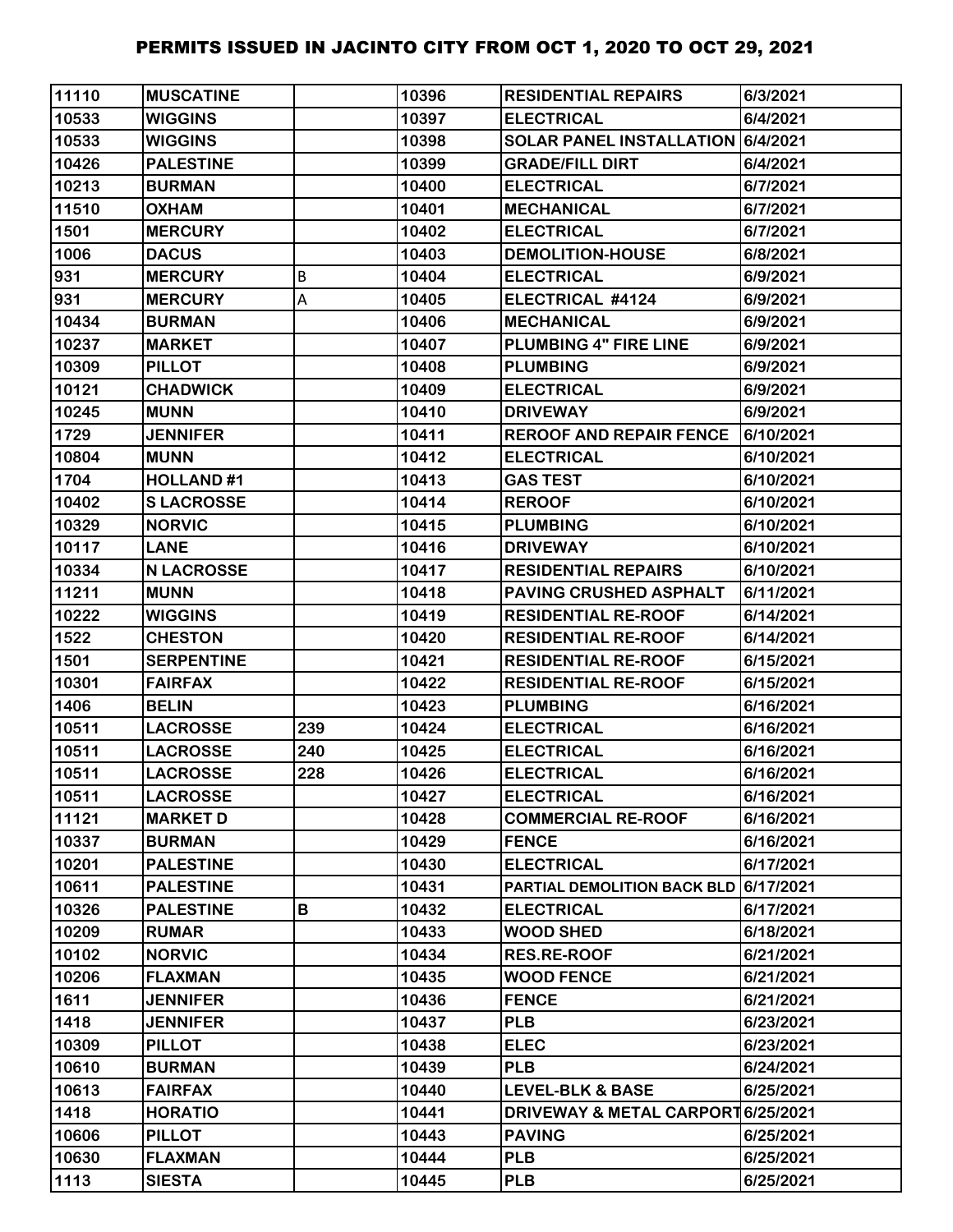| 10438 | <b>MUSCATINE</b>    |   | 10446 | <b>PAVING</b>                                 | 6/25/2021 |
|-------|---------------------|---|-------|-----------------------------------------------|-----------|
| 10145 | <b>MUNN</b>         |   | 10447 | <b>WOOD FENCE</b>                             | 6/25/2021 |
| 10217 | <b>PILLOT</b>       |   | 10448 | <b>WOOD FENCE</b>                             | 6/25/2021 |
| 10430 | <b>MUSCATINE</b>    |   | 10449 | <b>MECHANICAL</b>                             | 6/25/2021 |
| 10617 | <b>FLAXMAN</b>      |   | 10450 | <b>RESIDENTIAL RE-ROOF</b>                    | 6/28/2021 |
| 9990  | <b>EAST FWY</b>     |   | 10451 | STORM DAMAGE DEMOLITION 6/29/2021             |           |
| 11030 | <b>VERANO</b>       |   | 10452 | <b>CARPORT</b>                                | 6/29/2021 |
| 10910 | <b>MUNN</b>         |   | 10453 | <b>ELECTRICAL</b>                             | 6/30/2021 |
| 10618 | <b>PILLOT</b>       |   | 10454 | <b>PAVING</b>                                 | 7/1/2021  |
| 10506 | <b>WIGGINS</b>      |   | 10455 | PORCH AND RES. RE-ROOF                        | 7/1/2021  |
| 10134 | <b>PILLOT</b>       |   | 10456 | <b>FENCE</b>                                  | 7/1/2021  |
| 1722  | <b>CHAZEN</b>       |   | 10457 | <b>REPAIR PORCH &amp; SHED</b>                | 7/1/2021  |
| 10309 | <b>PILLOT</b>       |   | 10458 | <b>DEMOLITION OF GARAGE</b>                   | 7/1/2021  |
| 10138 | <b>MUSCATINE</b>    |   | 10459 | <b>ELECTRICAL</b>                             | 7/2/2021  |
| 10911 | <b>MUNN</b>         |   | 10460 | <b>CARPORT</b>                                | 7/2/2021  |
| 10417 | <b>N OSWEGO</b>     |   | 10461 | <b>FENCE</b>                                  | 7/2/2021  |
| 10625 | <b>NORVIC</b>       |   | 10462 | <b>RESIDENTIAL REPAIRS</b>                    | 7/6/2021  |
| 10625 | <b>NORVIC</b>       |   | 10463 | <b>PLUMBING</b>                               | 7/6/2021  |
| 10314 | <b>FLAXMAN</b>      |   | 10464 | <b>RESIDENTIAL RE-ROOF</b>                    | 7/6/2021  |
| 9990  | <b>EAST FREEWAY</b> | C | 10465 | <b>ELECTRICAL</b>                             | 7/7/2021  |
| 9701  | <b>MARKET</b>       |   | 10466 | <b>ELECTRICAL</b>                             | 7/7/2021  |
| 10521 | <b>WIGGINS</b>      |   | 10467 | <b>REPLACE SIDING AND WINDOV 7/7/2021</b>     |           |
| 10129 | <b>FAIRFAX</b>      |   | 10468 | <b>RESIDENTIAL RE-ROOF</b>                    | 7/7/2021  |
| 10414 | <b>FLAXMAN</b>      |   | 10469 | <b>RESIDENTIAL RE-ROOF</b>                    | 7/7/2021  |
| 10414 | <b>SLACROSSE</b>    |   | 10470 | <b>RESIDENTIAL ADDITION &amp; POR7/7/2021</b> |           |
| 10733 | <b>BURMAN</b>       |   | 10471 | <b>PAVING</b>                                 | 7/8/2021  |
| 9990  | <b>EAST FWY</b>     | В | 10472 | <b>PLUMBING</b>                               | 7/8/2021  |
| 1317  | <b>SERPENTINE</b>   |   | 10473 | <b>RESIDENTIAL RE-ROOF</b>                    | 7/9/2021  |
| 10430 | <b>MUSCATINE</b>    |   | 10474 | <b>ELECTRICAL</b>                             | 7/9/2021  |
| 10430 | <b>PALESTINE</b>    |   | 10475 | <b>BRICK SIDING</b>                           | 7/9/2021  |
| 9990  | <b>EAST FWY</b>     |   | 10476 | <b>COMMERCIAL REMODEL</b>                     | 7/12/2021 |
| 10613 | <b>MUSCATINE</b>    |   | 10477 | <b>ELECTRICAL</b>                             | 7/12/2021 |
| 10309 | <b>PILLOT</b>       |   | 10478 | <b>FENCE</b>                                  | 7/12/2021 |
| 10941 | <b>VERANO</b>       |   | 10479 | <b>REROOF</b>                                 | 7/13/2021 |
| 11618 | <b>SEAGRAM</b>      |   | 10480 | <b>RESIDENTIAL REPAIRS</b>                    | 7/13/2021 |
| 918   | <b>MERCURY</b>      | 1 | 10481 | <b>COMMERCIAL REMODEL</b>                     | 7/13/2021 |
| 1702  | <b>BELIN</b>        |   | 10482 | <b>RESIDENTIAL ADDITION</b>                   | 7/13/2021 |
| 10129 | <b>CHADWICK</b>     |   | 10483 | <b>RESIDENTIAL RE-ROOF</b>                    | 7/14/2021 |
| 1705  | <b>SERPENTINE</b>   |   | 10484 | <b>PLUMBING</b>                               | 7/14/2021 |
| 10341 | <b>PALESTINE</b>    |   | 10485 | 2 WALL SIGNS & ONE POLE SI07/14/2021          |           |
| 10341 | <b>PALESTINE</b>    |   | 10486 | <b>ELECTRICAL FOR SIGNS</b>                   | 7/14/2021 |
| 11406 | <b>MUNN</b>         |   | 10487 | <b>PAVING (IN BACK)</b>                       | 7/15/2021 |
| 10421 | <b>LANE</b>         |   | 10488 | <b>PLUMBING</b>                               | 7/16/2021 |
| 918   | <b>MERCURY</b>      | 1 | 10489 | <b>ELECTRICAL</b>                             | 7/16/2021 |
| 1602  | <b>CASPERSON</b>    |   | 10490 | <b>RESIDENTIAL RE-ROOF</b>                    | 7/16/2021 |
| 10517 | <b>WIGGINS</b>      |   | 10491 | <b>RESIDENTIAL REPAIRS</b>                    | 7/16/2021 |
| 10517 | <b>WIGGINS</b>      |   | 10492 | <b>ELECTRICAL</b>                             | 7/16/2021 |
| 10345 | <b>LANE</b>         |   | 10493 | <b>ELECTRICAL</b>                             | 7/19/2021 |
| 10533 | <b>WIGGINS</b>      |   | 10494 | <b>2 DRIVEWAYS</b>                            | 7/20/2021 |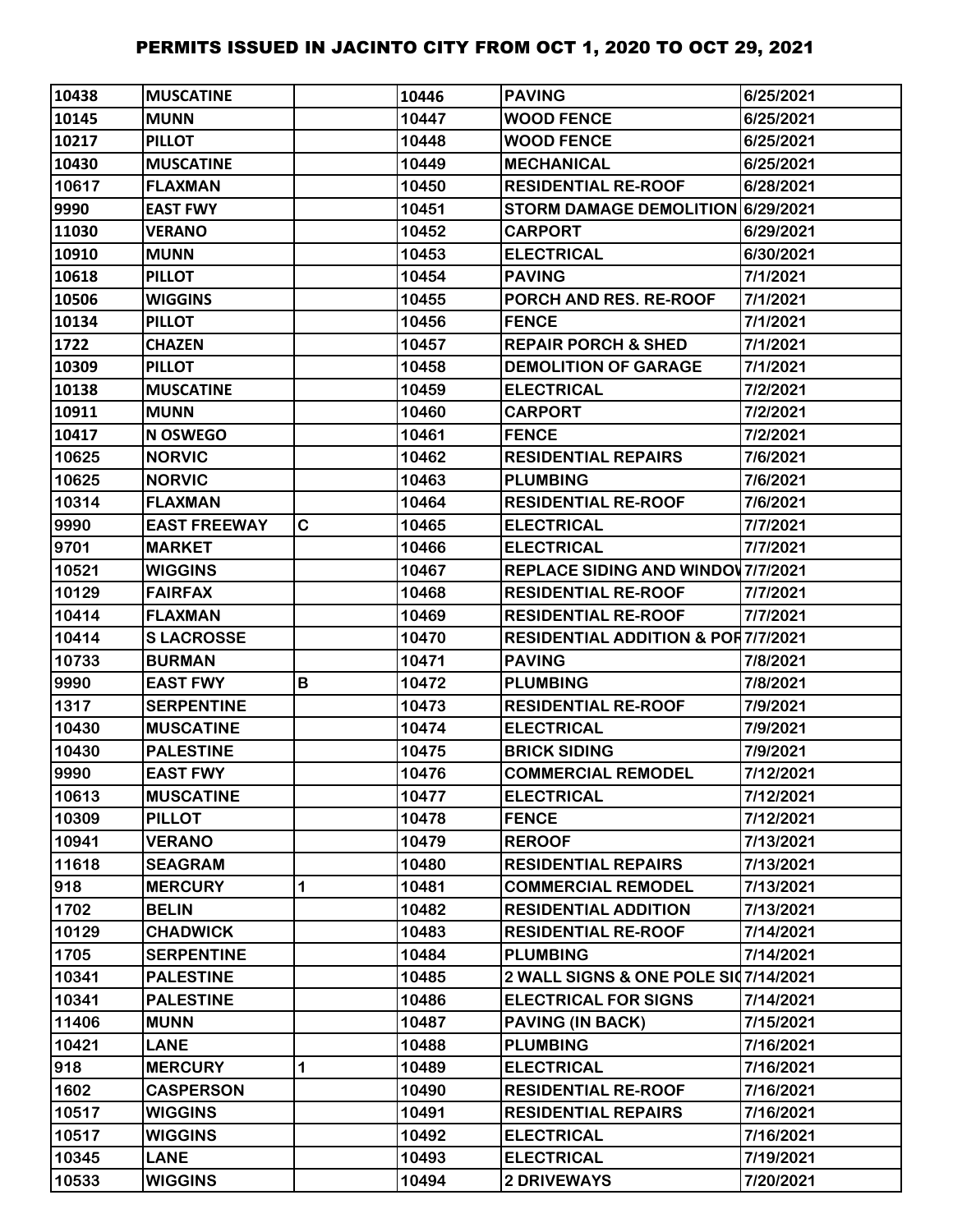| 1101  | <b>HOLLAND</b>    | B   | 10495 | <b>ELECTRICAL</b>                         | 7/20/2021 |
|-------|-------------------|-----|-------|-------------------------------------------|-----------|
| 10117 | <b>RUMAR</b>      |     | 10496 | <b>RESIDENTIAL RE-ROOF</b>                | 7/20/2021 |
| 10345 | <b>LAND</b>       |     | 10497 | <b>PLUMBING</b>                           | 7/20/2021 |
| 10114 | <b>CHADWICK</b>   |     | 10498 | <b>ELECTRICAL</b>                         | 7/21/2021 |
| 10241 | <b>FLAXMAN</b>    |     | 10499 | <b>FENCE</b>                              | 7/21/2021 |
| 10337 | <b>PILLOT</b>     |     | 10500 | <b>GARAGE ADDIITION</b>                   | 7/21/2021 |
| 11502 | <b>TILLIA</b>     |     | 10501 | <b>PLUMBING</b>                           | 7/21/2021 |
| 10521 | <b>WIGGINS</b>    |     | 10502 | <b>RESIDENTIAL RE-ROOF</b>                | 7/21/2021 |
| 1626  | <b>JENNIFER</b>   |     | 10503 | <b>RESIDENTIAL REPAIRS</b>                | 7/21/2021 |
| 11009 | <b>MUSCATINE</b>  |     | 10504 | <b>FENCE</b>                              | 7/22/2021 |
| 10309 | <b>PILLOT</b>     |     | 10505 | <b>CARPORT</b>                            | 7/23/2021 |
| 1613  | <b>MERCURY</b>    |     | 10506 | <b>NEW COMMERCIAL BUILDING 17/26/2021</b> |           |
| 1725  | <b>HOLLAND</b>    |     | 10507 | <b>GRADE/FILL DIRT</b>                    | 7/26/2021 |
| 11005 | <b>MUSCATINE</b>  |     | 10508 | <b>FENCE</b>                              | 7/26/2021 |
| 10417 | N OSWEGO          |     | 10509 | <b>6 FT WOODEN GATE</b>                   | 7/27/2021 |
| 11009 | <b>LACROSSE</b>   |     | 10510 | <b>RES. FOUNDATION REPAIR</b>             | 7/28/2021 |
| 11017 | <b>LACROSSE</b>   |     | 10511 | <b>RESIDENTIAL FOUNDATION RE7/28/2021</b> |           |
| 10506 | <b>PILLOT</b>     |     | 10512 | <b>METAL CARPORT</b>                      | 7/28/2021 |
| 10217 | <b>FLAXMAN</b>    |     | 10513 | <b>ACCESSORY BUILDING</b>                 | 7/29/2021 |
| 10518 | <b>WIGGINS</b>    |     | 10514 | <b>DRIVEWAY</b>                           | 7/29/2021 |
| 10414 | <b>SLACROSSE</b>  |     | 10515 | <b>ELECTRICAL</b>                         | 7/29/2021 |
| 1406  | <b>SERPENTINE</b> |     | 10516 | <b>RESIDENTIAL RE-ROOF</b>                | 7/30/2021 |
| 10406 | <b>MUNN</b>       |     | 10517 | <b>RESIDENTIAL RE-ROOF</b>                | 8/2/2021  |
| 10313 | <b>WIGGINS</b>    |     | 10518 | <b>PLUMBING</b>                           | 8/3/2021  |
| 1721  | <b>CHESTON</b>    |     | 10519 | <b>GATE</b>                               | 8/3/2021  |
| 1401  | <b>SERPENTINE</b> |     | 10520 | <b>FENCE</b>                              | 8/3/2021  |
| 1109  | <b>MERCURY</b>    |     | 10521 | <b>WOOD FENCE</b>                         | 8/3/2021  |
| 1106  | <b>DACUS</b>      |     | 10522 | <b>FENCE</b>                              | 8/3/2021  |
| 1407  | <b>HORATIO</b>    |     | 10523 | <b>RESIDENTIAL REPAIRS</b>                | 8/5/2021  |
| 11519 | <b>MARKET ST</b>  |     | 10524 | PLB- UNDERGROUND 6"FIRE LINE              | 8/4/2021  |
| 10827 | <b>FLAXMAN</b>    |     | 10525 | <b>IMECHANICAL</b>                        | 8/6/2021  |
| 10934 | <b>LACROSSE</b>   |     | 10526 | <b>PLUMBING</b>                           | 8/6/2021  |
| 11109 | <b>VERANO</b>     |     | 10527 | <b>PLUMBING</b>                           | 8/9/2021  |
| 11505 | <b>OGLESBY</b>    |     | 10528 | <b>ELECTRICAL</b>                         | 8/10/2021 |
| 10705 | <b>MUSCATINE</b>  |     | 10529 | <b>CARPORT-METAL</b>                      | 8/10/2021 |
| 10825 | <b>MUSCATINE</b>  |     | 10530 | <b>REPLACE SIDING</b>                     | 8/10/2021 |
| 935   | <b>MERCURY</b>    |     | 10531 | <b>DOUBLE SIDED SIGN</b>                  | 8/10/2021 |
| 935   | <b>MERCURY</b>    |     | 10532 | <b>ELECTRICAL</b>                         | 8/10/2021 |
| 10249 | <b>BURMAN</b>     |     | 10533 | <b>PAVING</b>                             | 8/10/2021 |
| 10506 | <b>CHADWICK</b>   |     | 10534 | <b>DRIVEWAY</b>                           | 8/10/2021 |
| 10530 | <b>PALESTINE</b>  |     | 10535 | <b>RESIDENTIAL - REMODEL</b>              | 8/11/2021 |
| 11410 | <b>EAST FWY</b>   | 150 | 10536 | <b>WALL SIGN</b>                          | 8/11/2021 |
| 11410 | <b>EAST FWY</b>   | 150 | 10537 | <b>ELECTRICAL</b>                         | 8/11/2021 |
| 11030 | <b>VERANO</b>     |     | 10538 | <b>DRIVEWAY</b>                           | 8/11/2021 |
| 1622  | <b>CHESTON</b>    |     | 10539 | <b>PLUMBING</b>                           | 8/12/2021 |
| 11022 | <b>FLAXMAN</b>    |     | 10540 | <b>PLUMBING</b>                           | 8/12/2021 |
| 10634 | <b>WIGGINS</b>    |     | 10541 | <b>RESIDENTIAL RE-ROOF</b>                | 8/12/2021 |
| 10249 | <b>WIGGINS</b>    |     | 10542 | <b>RESIDENTIAL RE-ROOF</b>                | 8/12/2021 |
| 10425 | <b>FLAXMAN</b>    |     | 10543 | <b>RESIDENTIAL RE-ROOF</b>                | 8/13/2021 |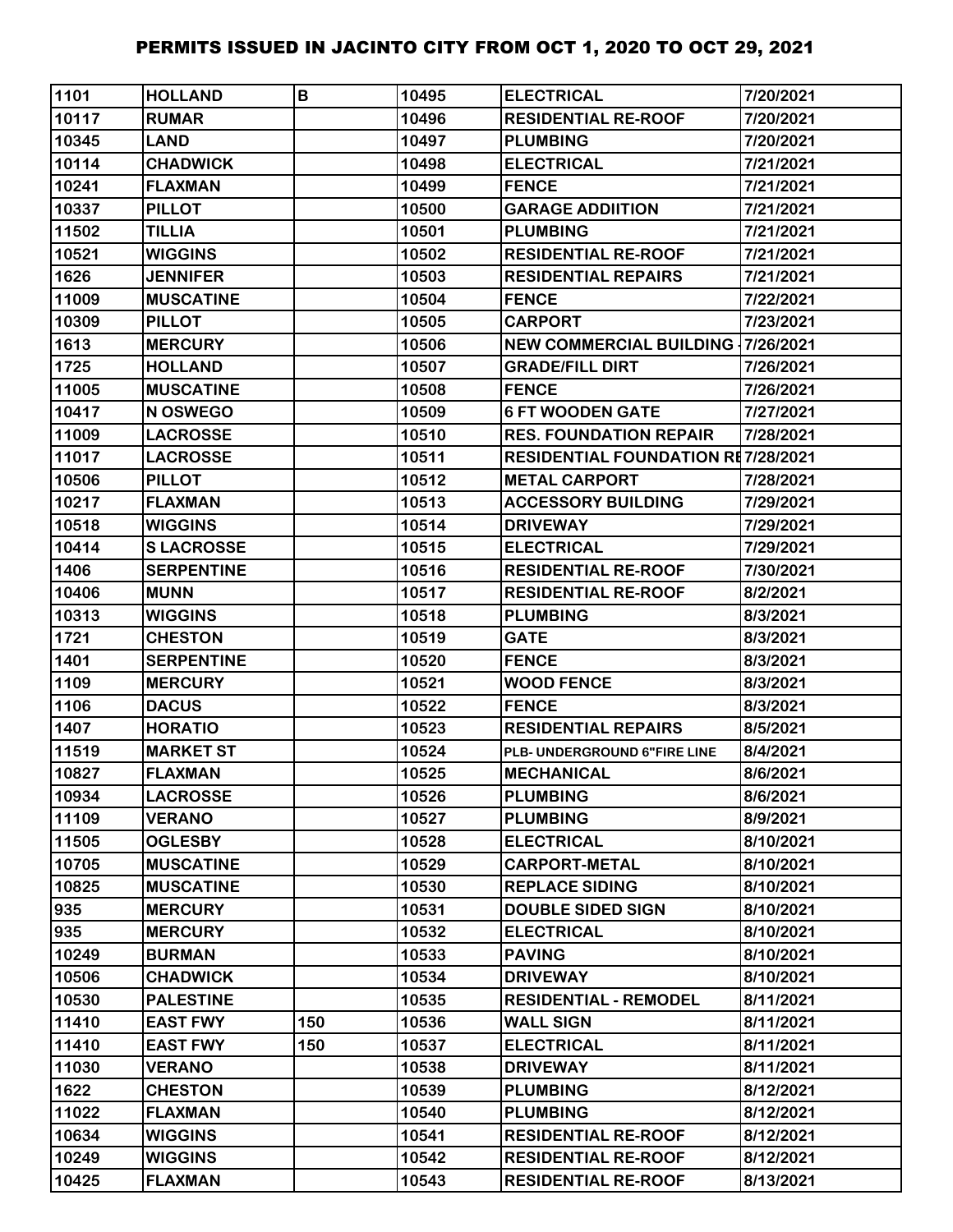| 10509 | <b>LANE</b>         |     | 10544     | <b>CARPORT</b>                      | 8/13/2021 |
|-------|---------------------|-----|-----------|-------------------------------------|-----------|
| 1306  | <b>SERPENTINE</b>   |     | 10545     | <b>RESIDENTIAL RE-ROOF</b>          | 8/16/2021 |
| 10821 | <b>LANE</b>         |     | 10546     | PAVING(ASPHALT OVERLAY-P 8/16/2021  |           |
| 10345 | N OSWEGO            |     | 10547     | <b>ELECTRICAL</b>                   | 8/16/2021 |
| 1106  | <b>DACUS</b>        |     | 10548     | <b>DEMOLITION OF GARAGE</b>         | 8/16/2021 |
| 1722  | <b>CASPERSON</b>    |     | 10549     | <b>REROOF</b>                       | 8/16/2021 |
| 1529  | <b>JENNIFER</b>     |     | 10550     | <b>MECHANICAL</b>                   | 8/17/2021 |
| 11514 | <b>CELTIS</b>       |     | 10551     | <b>DRIVEWAY</b>                     | 8/17/2021 |
| 10629 | <b>BURMAN</b>       |     | 10552     | <b>DRIVEWAY</b>                     | 8/17/2021 |
| 11102 | <b>EAST FWY</b>     | В   | 10552     | <b>ELECTRICAL</b>                   | 2/11/2021 |
| 10101 | <b>PILLOT</b>       |     | 10553     | <b>RESIDENTIAL REPAIRS</b>          | 8/18/2021 |
| 1525  | <b>CHESTON</b>      |     | 10554     | <b>RESIDENTIAL RE-ROOF</b>          | 8/18/2021 |
| 1613  | <b>MERCURY</b>      |     | 10555     | <b>PLUMBING</b>                     | 8/18/2021 |
| 1413  | <b>CHESTON</b>      |     | 10556     | <b>FENCE</b>                        | 8/19/2021 |
| 10731 | <b>MUNN</b>         |     | 10557     | <b>FENCE</b>                        | 8/20/2021 |
| 10727 | <b>MUNN</b>         |     | 10558     | <b>FENCE</b>                        | 8/20/2021 |
| 10901 | <b>MARKET</b>       |     | 10559     | <b>PAVING</b>                       | 8/20/2021 |
| 10705 | <b>BURMAN</b>       |     | 10560     | <b>MECHANICAL</b>                   | 8/20/2021 |
| 10533 | <b>WIGGINS</b>      |     | 10561     | <b>FENCE</b>                        | 8/20/2021 |
| 1407  | <b>HORATIO</b>      |     | 10562     | <b>PAVING</b>                       | 8/23/2021 |
| 1430  | <b>HORATIO</b>      |     | 10563     | <b>CARPORT AND PAVING</b>           | 8/23/2021 |
| 11017 | <b>LACROSSE</b>     |     | 10564     | <b>RESIDENTIAL REPAIRS</b>          | 8/24/2021 |
| 1529  | <b>JENNIFER</b>     |     | 10565     | <b>PLUMBING</b>                     | 8/25/2021 |
| 918   | <b>MERCURY</b>      |     | 110566    | <b>PLUMBING</b>                     | 8/26/2021 |
| 10610 | <b>LACROSSE</b>     |     | 10567     | <b>DRIVEWAY</b>                     | 8/26/2021 |
| 10906 | <b>FLAXMAN</b>      |     | 10568     | <b>BACK PORCH</b>                   | 8/26/2021 |
| 10342 | <b>NORVIC</b>       |     | 10569     | <b>PAVING-SLAB ONLY</b>             | 8/27/2021 |
| 10602 | <b>PILLOT</b>       |     | 10570     | <b>RES. REP (REPLACE POST</b>       | 8/27/2021 |
| 10138 | <b>CHADWICK</b>     |     | 10571     | <b>REROOF-SHINGLES ONLY</b>         | 8/30/2021 |
| 10145 | <b>WIGGINS</b>      |     | 10572     | <b>FENCE-WOOD</b>                   | 8/30/2021 |
| 10821 | <b>MUSCATINE</b>    |     | 10573     | <b>RESIDENTIAL REPAIRS</b>          | 8/31/2021 |
| 10114 | <b>PALESTINE</b>    |     | 10574     | <b>DEMOLITION OF EXISTING</b>       | 8/31/2021 |
| 10324 | <b>PALESTINE</b>    |     | 10575     | <b>PLUMBING</b>                     | 8/31/2021 |
| 11410 | <b>EAST FWY</b>     |     | 150 10576 | <b>ELECTRICAL</b>                   | 9/1/2021  |
| 1715  | <b>HOLLAND</b>      |     | 10577     | <b>ELECTRICAL</b>                   | 9/1/2021  |
| 11505 | <b>OGLESBY</b>      |     | 10578     | <b>PLUMBING</b>                     | 9/2/2021  |
| 10501 | <b>MUSCATINE</b>    |     | 10579     | <b>DEMOLITION OF INTERIOR</b>       | 9/3/2021  |
| 1704  | <b>HOLLAND</b>      |     | 10580     | <b>RESIDENTIAL RE-ROOF</b>          | 9/3/2021  |
| 1414  | <b>HORATIO</b>      |     | 10581     | <b>PLUMBING</b>                     | 9/7/2021  |
| 10145 | <b>CHADWICK</b>     |     | 10582     | <b>RESIDENTIAL RE-ROOF</b>          | 9/7/2021  |
| 10114 | <b>PALESTINE</b>    |     | 10583     | PLUMBING DISCONNECT                 | 9/7/2021  |
| 10402 | <b>S OSWEGO</b>     |     | 10584     | <b>DRIVEWAY</b>                     | 9/7/2021  |
| 10342 | <b>NORVIC</b>       |     | 10585     | <b>PLUMBING</b>                     | 9/7/2021  |
| 10214 | <b>PALESTINE</b>    |     | 10586     | DEMOLITION OF PORCH & SHE9/8/2021   |           |
| 1101  | <b>SIESTA</b>       |     | 10587     | <b>DEMOLITION-GARAGE</b>            | 9/8/2021  |
| 1026  | <b>AKRON</b>        |     | 10588     | RESIDENTIAL RE-ROOF (GARA 9/8/2021  |           |
| 10237 | <b>PILLOT</b>       |     | 10589     | NEW RESIDENTIAL - BUILDING 9/9/2021 |           |
| 11410 | <b>EAST FWY 150</b> | 150 | 10590     | <b>COMMERCIAL REMODEL</b>           | 9/9/2021  |
| 11202 | <b>OSWEGO</b>       |     | 10591     | <b>FOUNDATION REPAIR</b>            | 9/9/2021  |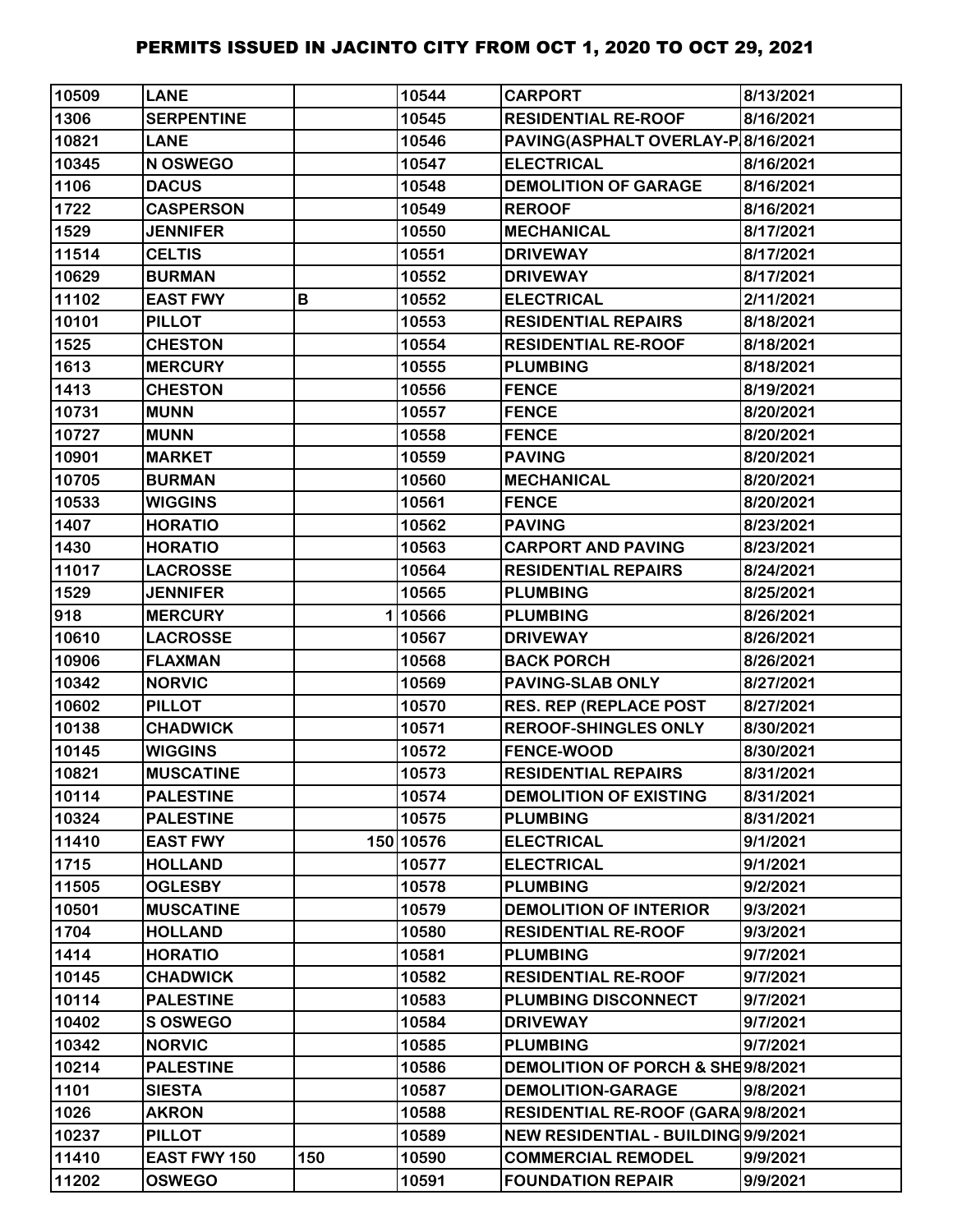| 10346 | <b>CHADWICK</b>   |     | 10592 | <b>FENCE-IRON- 6FT TALL</b>            | 9/9/2021  |
|-------|-------------------|-----|-------|----------------------------------------|-----------|
| 10705 | <b>FLAXMAN</b>    |     | 10593 | <b>ELECTRICAL</b>                      | 9/9/2021  |
| 9701  | <b>MARKET</b>     |     | 10594 | <b>COMMERCIAL REMODEL</b>              | 9/9/2021  |
| 10401 | <b>PALESTINE</b>  |     | 10595 | <b>ELECTRICAL</b>                      | 9/9/2021  |
| 10118 | <b>WIGGINS</b>    |     | 10596 | <b>REROOF</b>                          | 9/8/2021  |
| 1305  | <b>KILROY</b>     |     | 10597 | <b>ELECTRICAL</b>                      | 9/9/2021  |
| 10345 | <b>N LACROSSE</b> |     | 10598 | <b>FRONT PORCH</b>                     | 9/9/2021  |
| 10634 | <b>MUNN</b>       |     | 10599 | SOLAR PANEL INSTALLATION  9/10/2021    |           |
| 10634 | <b>MUNN</b>       |     | 10600 | <b>ELECTRICAL</b>                      | 9/10/2021 |
| 10242 | <b>PALESTINE</b>  |     | 10601 | <b>RESIDENTIAL REPAIRS-PAINT &amp;</b> | 9/10/2021 |
| 10414 | <b>CHADWICK</b>   |     | 10602 | RESIDENTIAL-REMODEL(ADDITI             | 9/10/2021 |
| 10205 | <b>LANE</b>       |     | 10603 | <b>RESIDENTIAL REPAIR</b>              | 9/13/2021 |
| 10509 | <b>BURMAN</b>     |     | 10604 | <b>CARPORT</b>                         | 9/14/2021 |
| 10602 | <b>LANE</b>       |     | 10605 | <b>PORCH &amp; REPAIR BALCONY</b>      | 9/16/2021 |
| 11420 | <b>LANE</b>       |     | 10606 | <b>RE-ROOF</b>                         | 9/16/2021 |
| 10313 | <b>WIGGINS</b>    |     | 10607 | <b>RES.REPAIRS</b>                     | 9/16/2021 |
| 11613 | <b>FLAXMAN</b>    |     | 10608 | <b>DRIVEWAY</b>                        | 9/16/2021 |
| 10337 | <b>BURMAN</b>     |     | 10609 | <b>FENCE</b>                           | 9/17/2021 |
| 11601 | <b>CELTIS</b>     |     | 10610 | <b>ELECTRICAL</b>                      | 9/17/2021 |
| 11605 | <b>CELTIS</b>     |     | 10611 | <b>ELECTRICAL</b>                      | 9/17/2021 |
| 1301  | <b>JENNIFER</b>   |     | 10612 | <b>ELECTRICAL</b>                      | 9/17/2021 |
| 10129 | <b>FAIRFAX</b>    |     | 10613 | <b>FENCE</b>                           | 9/17/2021 |
| 1101  | <b>HOLLAND</b>    |     | 10614 | <b>SIDING</b>                          | 9/20/2021 |
| 9701  | <b>MARKET</b>     |     | 10615 | <b>FENCE REPAIR</b>                    | 9/20/2021 |
| 10933 | <b>MUSCATINE</b>  |     | 10616 | <b>PLUMBING</b>                        | 9/20/2021 |
| 10522 | <b>NORVIC</b>     |     | 10617 | <b>PLUMBING</b>                        | 9/20/2021 |
| 10237 | <b>PILLOT</b>     |     | 10618 | <b>PLUMBING</b>                        | 9/21/2021 |
| 10149 | <b>FAIFAX</b>     |     | 10619 | <b>RE-ROOF</b>                         | 9/21/2021 |
| 10505 | <b>NORVIC</b>     |     | 10620 | <b>LEVEL</b>                           | 9/21/2021 |
| 10213 | <b>BURMAN</b>     |     | 10621 | <b>PLUMBING</b>                        | 9/22/2021 |
| 10414 | <b>BURMAN</b>     |     | 10622 | PORCH & RES.REPAIRS                    | 9/22/2021 |
| 1306  | <b>MERCURY</b>    |     | 10623 | <b>RE-ROOF</b>                         | 9/23/2021 |
| 11430 | <b>EAST FWY</b>   | 350 | 10624 | <b>RIGHT OF WAY</b>                    | 9/23/2021 |
| 11450 | <b>EAST FWY</b>   |     | 10625 | <b>RIGHT OF WAY</b>                    | 9/23/2021 |
| 10125 | <b>FAIRFAX</b>    |     | 10626 | <b>FENCE</b>                           | 9/24/2021 |
| 11410 | <b>EAST FWY</b>   | 150 | 10627 | <b>PLUMBING</b>                        | 9/24/2021 |
| 10317 | <b>BURMAN</b>     |     | 10628 | <b>FENCE</b>                           | 9/24/2021 |
| 10602 | <b>CHADWICK</b>   |     | 10629 | <b>RES. REPAIRS</b>                    | 9/24/2021 |
| 10701 | <b>MUSCATINE</b>  |     | 10630 | <b>PAVING</b>                          | 9/24/2021 |
| 1401  | <b>JENNIFER</b>   |     | 10631 | <b>DRIVEWAY</b>                        | 9/24/2021 |
| 10802 | <b>LACROSSE</b>   |     | 10632 | <b>CARPORT</b>                         | 9/24/2021 |
| 1306  | <b>MERCURY</b>    |     | 10633 | COMMERCIAL REPAIRS-SIDINQ9/24/2021     |           |
| 9990  | <b>EAST FWY</b>   | E   | 10634 | <b>SIGN</b>                            | 9/27/2021 |
| 9990  | <b>EAST FWY</b>   | E   | 10635 | <b>ELECTRICAL</b>                      | 9/27/2021 |
| 10602 | <b>EAST FWY</b>   |     | 10636 | <b>FENCE</b>                           | 9/27/2021 |
| 1306  | <b>MERCURY</b>    |     | 10637 | <b>COMMERCIAL DOORS AND WINDOW</b>     | 9/28/2021 |
| 1625  | <b>JENNIFER</b>   |     | 10638 | WOOD FENCE-LEFT SIDE OF HOM            | 9/28/2021 |
| 11601 | <b>MARKET ST</b>  |     | 10639 | DEMOLITION OF CELL PHONE TO            | 9/29/2021 |
| 10117 | <b>CHADWICK</b>   |     | 10640 | <b>LEVEL-BLK &amp; BASE</b>            | 9/29/2021 |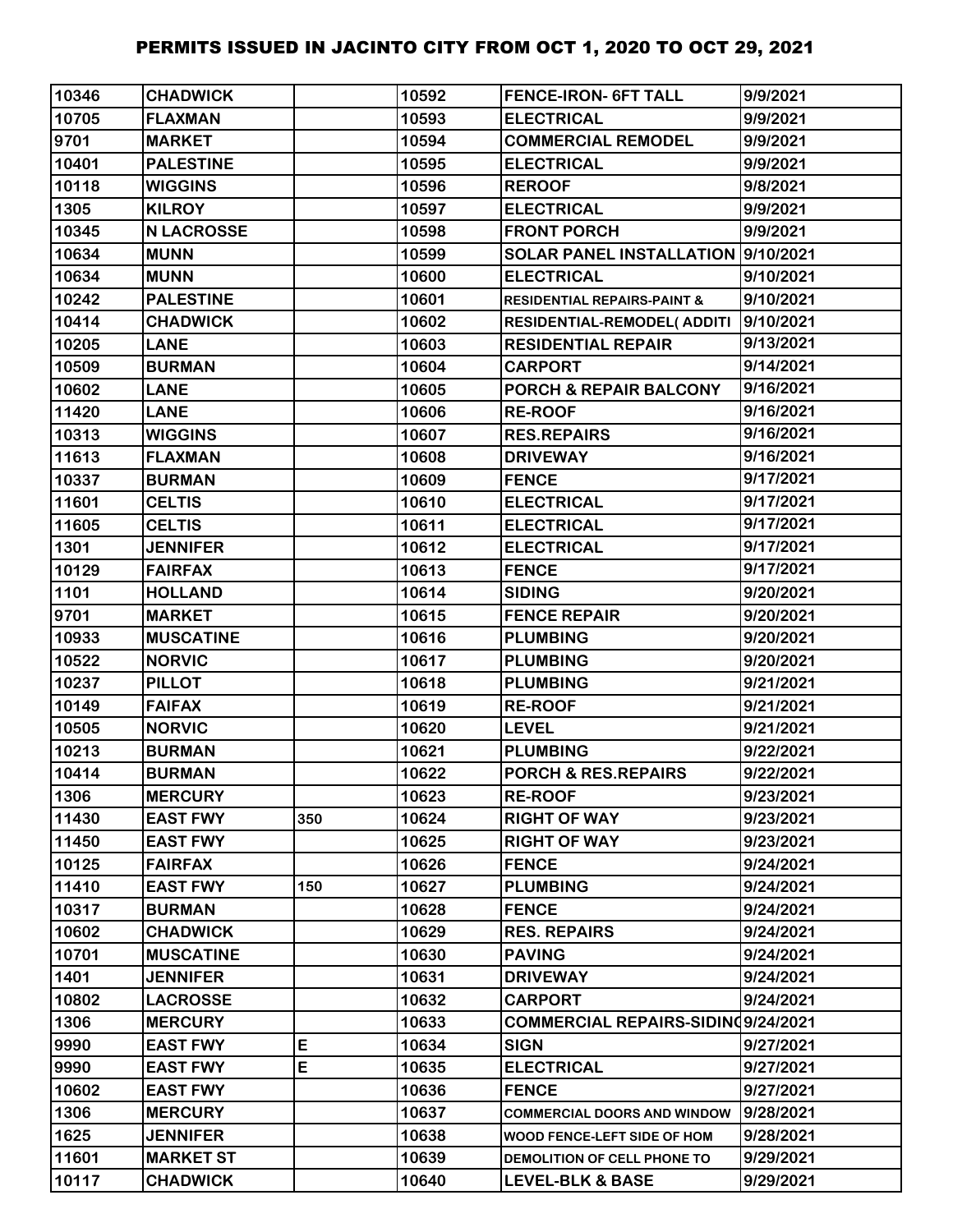| 10725 | <b>NORVIC</b>     |     | 10641 | <b>LEVEL-BLK &amp; BASE</b>               | 9/30/2021  |
|-------|-------------------|-----|-------|-------------------------------------------|------------|
| 11015 | <b>MARKET</b>     | B   | 10642 | <b>COMMERCIAL (DOORS)</b>                 | 10/4/2021  |
| 1705  | <b>SERPENTINE</b> |     | 10643 | <b>PLUMBING</b>                           | 10/4/2021  |
| 10138 | <b>NORVIC</b>     |     | 10644 | <b>RESIDENTIAL REPAIRS</b>                | 10/4/2021  |
| 10530 | <b>MUNN</b>       |     | 10645 | <b>RESIDENTIAL RE-ROOF</b>                | 10/4/2021  |
| 10333 | <b>PILLOT</b>     |     | 10646 | PAVING-F.PORCH CEMENT REP.                | 10/4/2021  |
| 10410 | <b>PALESTINE</b>  |     | 10647 | <b>RAISE ROOF PITCH &amp; RES.REPAIRS</b> | 10/4/2021  |
| 10321 | <b>CHADWICK</b>   |     | 10648 | <b>RE-ROOF</b>                            | 10/5/2021  |
| 10522 | <b>NORVIC</b>     |     | 10649 | <b>RES.REP (Boiler Closet)</b>            | 10/5/2021  |
| 10410 | <b>PALESTINE</b>  |     | 10650 | <b>ELECTRICAL</b>                         | 10/5/2021  |
| 10213 | <b>BURMAN</b>     |     | 10651 | <b>PLUMBING</b>                           | 10/6/2021  |
| 9990  | <b>EAST FWY</b>   | B   | 10652 | <b>COMMERCIAL REMODEL</b>                 | 10/6/2021  |
| 10422 | S OSWEGO          |     | 10653 | <b>RESIDENTIAL REPAIRS</b>                | 10/6/2021  |
| 10610 | <b>BURMAN</b>     |     | 10654 | <b>MECHANICAL</b>                         | 10/6/2021  |
| 10906 | <b>MUSCATINE</b>  |     | 10655 | <b>WOOD FENCE</b>                         | 10/7/2021  |
| 10342 | <b>NORVIC</b>     |     | 10656 | <b>RESIDENTIAL ADDITION</b>               | 10/7/2021  |
| 10609 | <b>LANE</b>       |     | 10657 | <b>RESIDENTIAL REPAIRS</b>                | 10/7/2021  |
| 9990  | <b>EAST FWY</b>   | B   | 10658 | <b>PLUMBING</b>                           | 10/7/2021  |
| 9990  | <b>EAST FWY</b>   | B   | 10659 | <b>ELECTRICAL</b>                         | 10/7/2021  |
| 9990  | <b>EAST FWY</b>   | B   | 10660 | <b>MECHANICAL</b>                         | 10/8/2021  |
| 10609 | <b>LANE</b>       |     | 10661 | <b>PLUMBING</b>                           | 10/8/2021  |
| 1737  | <b>CHESTON</b>    |     | 10662 | <b>PLUMBING</b>                           | 10/8/2021  |
| 10606 | <b>PILLOT</b>     |     | 10663 | <b>BACK PORCH</b>                         | 10/8/2021  |
| 1513  | <b>SHERYL</b>     |     | 10664 | <b>RESIDENTIAL REPIRS</b>                 | 10/8/2021  |
| 10150 | <b>PILLOT</b>     |     | 10665 | <b>RESIDENTIAL REPAIR</b>                 | 10/11/2021 |
| 10150 | <b>PILLOT</b>     |     | 10666 | <b>ELECTRICAL</b>                         | 10/11/2021 |
| 10138 | <b>FLAXMAN</b>    |     | 10667 | <b>SOLAR PANELS</b>                       | 10/11/2021 |
| 10138 | <b>FLAXMAN</b>    |     | 10668 | <b>ELECTRICAL</b>                         | 10/11/2021 |
| 10913 | <b>OSWEGO</b>     |     | 10669 | <b>RESIDENTIAL RE-ROOF</b>                | 10/11/2021 |
| 10314 | <b>EAST FWY</b>   | B   | 10670 | <b>ELECTRICAL</b>                         | 10/12/2021 |
| 10337 | <b>PILLOT</b>     |     | 10671 | <b>ELECTRICAL</b>                         | 10/13/2021 |
| 10921 | <b>WIGGINS</b>    |     | 10672 | <b>DEMOLITION</b>                         | 10/13/2021 |
| 10921 | <b>WIGGINS</b>    |     | 10673 | <b>NEW RESIDENTIAL HOME</b>               | 10/13/2021 |
| 10230 | <b>EAST FWY</b>   | 2/3 | 10674 | <b>R.O.W(INSTALL SM</b>                   | 10/14/2021 |
| 10502 | <b>PILLOT</b>     |     | 10675 | <b>REPLACE SIDING</b>                     | 10/14/2021 |
| 10909 | <b>MUSCATINE</b>  |     | 10676 | <b>RESIDENTIAL REPAIR</b>                 | 10/14/2021 |
| 10610 | <b>BURMAN</b>     |     | 10677 | <b>ELECTRICAL</b>                         | 10/14/2021 |
| 11410 | <b>EAST FWY</b>   | 150 | 10678 | <b>FIRE PROTECTION</b>                    | 10/15/2021 |
| 10529 | <b>LACROSSE</b>   |     | 10679 | <b>REROOF</b>                             | 10/15/2021 |
| 4202  | <b>FIDELITY</b>   |     | 10680 | <b>SIGN</b>                               | 10/15/2021 |
| 4202  | <b>FIDELITY</b>   |     | 10681 | <b>ELECTRICAL</b>                         | 10/15/2021 |
| 11117 | <b>MARKET</b>     |     | 10682 | <b>FENCE</b>                              | 10/15/2021 |
| 10134 | <b>PALESTINE</b>  |     | 10683 | <b>PLUMBING</b>                           | 10/18/2021 |
| 9990  | <b>EAST FWY</b>   | В   | 10684 | <b>PLUMBING</b>                           | 10/18/2021 |
| 10433 | <b>PALESTINE</b>  |     | 10685 | <b>RE-ROOF ONLY</b>                       | 10/19/2021 |
| 10433 | <b>PALESTINE</b>  |     | 10686 | <b>DRIVEWAY-HAS DIP-GUTTER</b>            | 10/19/2021 |
| 10525 | <b>BURMAN</b>     |     | 10687 | <b>PLUMBING</b>                           | 10/19/2021 |
| 10214 | <b>PALESTINE</b>  |     | 10688 | <b>LEVEL-SLAB</b>                         | 10/19/2021 |
| 10606 | <b>CHADWICK</b>   |     | 10689 | <b>ACCESSORY BUILDING</b>                 | 10/19/2021 |